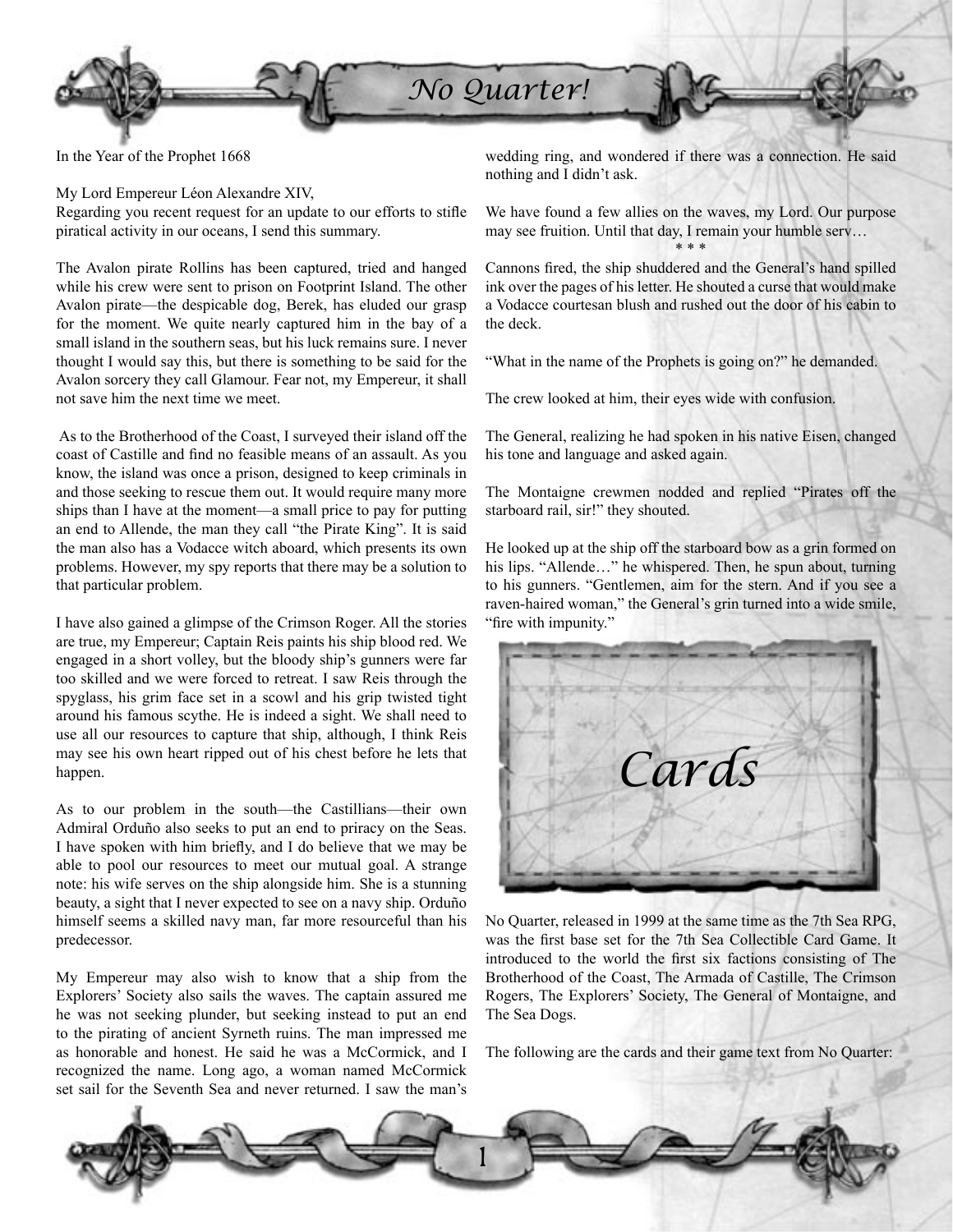# *7th Sea CCG*



# Actions

**"Target Their Powder Rooms!"** (R) -/- [S/d/p] React: Play when taking a Crew with a cannon skill greater than 3. That Crew produces 2 extra Cannon. *"Run, lads, run!"*

# **"You Won't Be Needin' This!"** (R) 1Ad/- [S/d/p]

Take any one Crew Attachment from your sunk pile, and put it on the top of your deck. Sink this card.

*"Don't ya be lookin' at me that way. He ain't gonna be needin' it where he's goin'. Trust me lad, sooner or later, you'll be learnin' there ain't no place for honor on the Seven Seas."*

# **12-Pound Cannon Volley** (C) 6Ca/- [S/d/p]

Target one Ship in this Sea. You inflict a 7 Hit Cannon Attack on that Ship.

*"Through the cannon's smoke, I saw their marines chanting and cheering our doom making ready to board us at any moment."*

# **16-Pound Cannon Volley** (U) 9Ca/- [S/d/p]

Target one Ship in this Sea, You inflict an 11 Hit Cannon Attack on that Ship.

*"Let her go down, lads! Swim for it!"*

# **20-Pound Cannon Volley** (R) 12Ca/- [S/d/p]

Target a Ship in this Sea. You inflict a 15 Hit Cannon Attack on that Ship.

*The ship listed to starboard and I leapt for my life. "Better to chance the mermaids than burn alive," I thought. I was wrong.*

# **A Better Offer** (C) 3Ad/1In [D/p/t]

Target a ship. If that ship has more than one untacked Crew, that player must tack one of their Crew.

*"Obviously, they don't take care of you on that sorry excuse for a ship. You need to join up with a real crew." -The Kire*

# **A Hero's Courage** (R) -/- [D/p/t]

React: Play when a Heroic Crew with a Swashbuckling greater than 4 tacks to absorb Hits from a Boarding Attack. Reduce the Hits inflicted to zero.

"Look out, Sir!" he shouted. The shot just missed me, but my first mate *wasn't so lucky...*

# **A Sailor's Quarrel** (C) -/1Sa [D/p/t]

You must tack one of your Crew with Swashbuckling greater than 2 to play this card. Target a Ship in this Sea. You inflict 2 Hits on that Ship. *"Ya know, Casey, he looked smaller through the spyglass."*

# **Again, Boys** (R) 2Ca/- [D/p/t]

React: Play after you finish resolving a Cannon Attack. You may immediately conduct a new cannon attack.

*"I don't care if they're red hot. I don't care if they're meltin' through the decks! Fire! Fire! Fire!"*

# **Ambush Boarding** (R) M+4/- [D/p/t]

Target an opposing Ship in this Sea. Your Ship begins boarding with that Ship. This boarding cannot be canceled without a card effect. *"For some reason, the lookout ne'er saw 'em comin'. Don't ask me how they did it - them Avalons are tricky bastards."*

# **Artifact Leg** (R) 3Ad/- [D/p/t]

React: Play when you suffer hits. You suffer 2 fewer hits, and this card attaches to your Captain. This attachment has the Leg trait and gives a +1 Influence. A Crew may not have more than one Leg Attachment. *"A wee bit higher, and I've lost something really valuable. Me Money purse! Haarr haarr haarr!"*

# **Away Boarders!** (R) 4Sw/- [S/d/p]

React: Play immediately after you have completed a Boarding Attack. You may immediately conduct an additional Boarding Attack. *"Now, me boys! Now! The time'll ne'er be better!"*

# **Bad Maps** (C) 1Ad/2Sa [D/p/t]

React: Play when a player tacks a Crew to produce adventuring. That Crew produces no adventuring. That Crew's controller may pay 2 Sailing to prevent this effect.

*After the third hole with no sign of the treasure, Reis buried him alive with his own shovel.*

# **Bad Powder** (C) 1Ad/2Ad [D/p/t]

React: Play when a player tacks a Crew to produce Cannon. That Crew produces no Cannon. That Crew's controller may pay 2 Adventuring to prevent this effect.

*bosun's earlier words, "I hope the powder will be safe in this storm."*

# **Betrayal** (R) 6Sa/- [D/p/t]

React: Play when you suffer Hits. Redirect those Hits to any other Ship of your choice.

*Not all betrayals are planned. Some are just convenient.*

# **Black Heart** (U) -/- [S/d/p]

You may only play this card if you have a Villainous Captain. Sink one friendly Crew, then draw four cards. "Thanks for your help, boys. You men may fire at will." - Reis

### **Calm Before the Storm** (C) -/- [D/p/t]

Weather Target a player who has three or more Adventures in the same Sea that are not completed. That player suffers 1 Hit, and all those Adventures are discarded.

*"Don't worry 'bout them storm clouds on the horizon. We've got plenty of time."*

### **Carousing** (C) -/- [D/p/t]

React: Play when you are paying a skill cost. Discard one card from your hand to produce 1 point of Cannon, Sailing, Adventuring, Influence, or Swashbuckling.

*Ain't nothin' like a little rest an' recuperation to put a man's head on straight.*

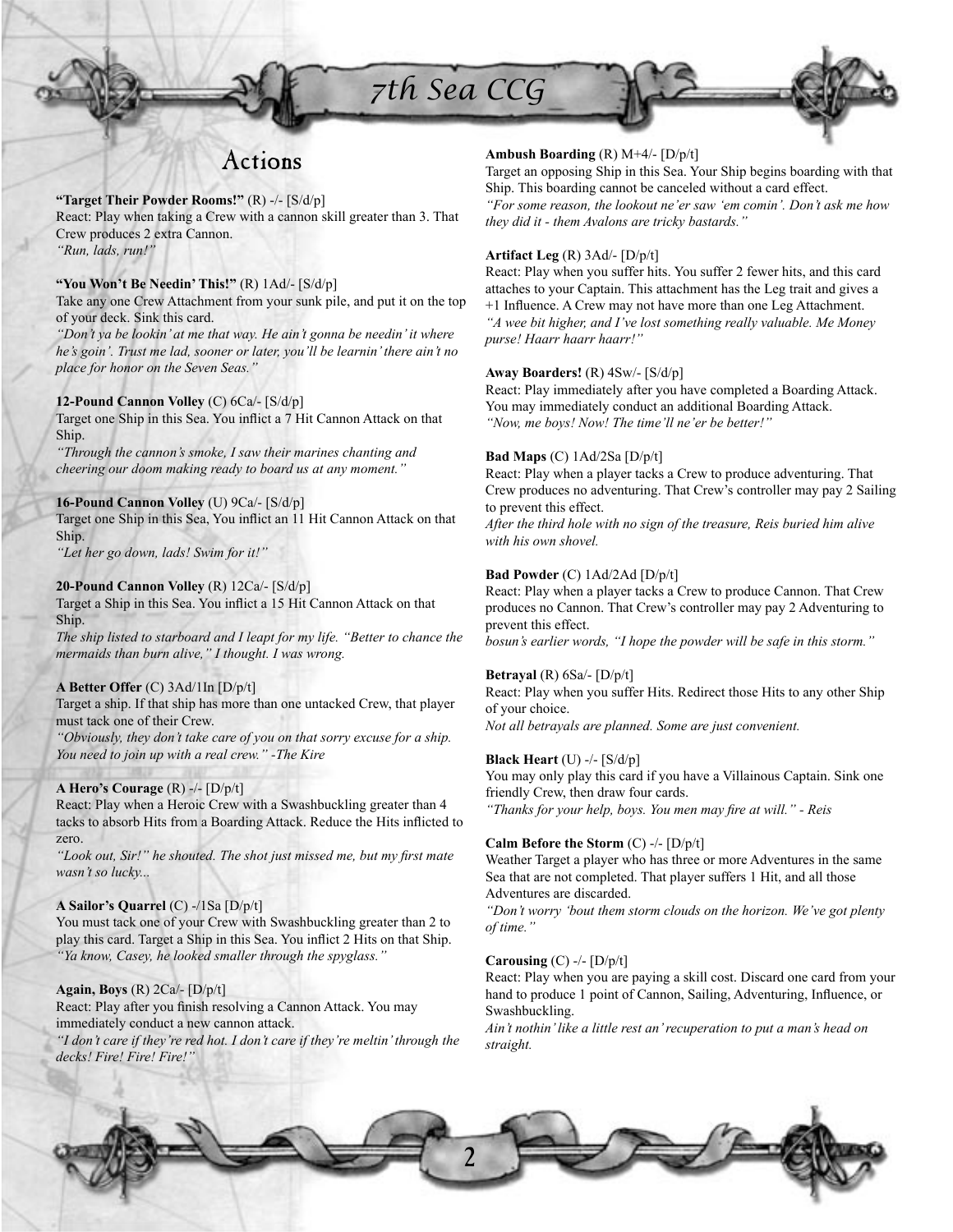

# **Castillian Gunpowder** (U) 2In/- [S/d/p]

React: Play when tacking crew to produce Cannon. That crew produces 3 extra Cannon.

*"Measured and mixed exactly, my friend. There will be a small fee for... transportation across the Castille blockade, of course."*

# **Chain Shot** (R) 2In/- [S/d/p]

React: Play when you perform a Cannon Attack. Hits absorbed from this Cannon Attack are absorbed by tacking (and sinking) Sailing instead of Swashbuckling. Crew with 0 Sailing may be sunk to absorb 1 Hit. *He fell to the decks, screaming a prayer to the Prophets to protect him.*

### **Cheap Barrels** (U) 3Ad/3In [D/p/t]

Target a Ship. Until the end of the turn, all Crew on that Ship have a -1 Adventuring (minimum 0).

*"There ain't no such thing as bargains. Only suckers." -Lyin' John Fox*

### **Courtly Manner** (U) -/- [D/p/t]

React: Play this card when you are paying an Influence cost to produce one Influence.

*"If the Queen sees a bumpkin, she treats you as a bumpkin. If she sees a lord, she treats you like a lord."*

### **Crescent Fire** (U) 4In/- [D/p/t]

React: Play when you tack a Crew to produce Cannon. That Crew produces 4 extra Cannon.

*"The Vodacce import it from the forbidden lands and sell it like gold. Of course, Reis never has a problem getting hold of that damned fire." -Allende*

### **Crossing the T** (R) -/- [S/d/p]

Target another Ship in this sea. Tack 6 or more Cannon and 3 or more Sailing to produce a Cannon Attack on that Ship which inflicts 1 Hit for each Cannon and Sailing produced.

*gaze was mad when I heard him roar out, "Now lads, now! We've got'em right where we want 'em!"*

### **Cut the Ropes** (C) 1Sw/3Sw [D/p/t]

React: Play immediately after you suffer Hits during a Boarding. This Boarding is ended. The opposing Ship may tack 3 Swashbuckling to cancel this action.

*"They're gettin' killed down there! Cut the ropes lads, before it's too late!" - P. Cole*

### **Dark Temptations** (R) 3Ad/4In [D/p/t]

You must have a Villainous Captain to play this card. Target a non-Heroic Crew, except Captains. That Crew is Villainous until the end of the turn.

*"Trust me, wee lad. Its the end that justifies the means. Stick close to me and I'll show ya exactly what I mean."*

### **Dead Men Tell No Tales** (R) 2Ad/3Sa [D/p/t]

Target a Ship. That Ship suffers 1 Hit for every two Crew cards in that player's sunk pile.

*Does I needs to explain this one to ya, lad, or can ya figures it out all by yourself?*

# **Death From Above!** (R) -/- [S/d/p]

React: Play instead of performing a Boarding Attack. Tack your Captain to inflict Hits equal to his or her Swashbuckling. *He jumped from the rigging with a cry on his lips and murder in his eyes...*

### **Decks Awash** (R) -/- [D/p/t]

Weather Target an Attachment on a Crew card that has more than two Attachments. That Attachment is discarded. *"Hold on, lads! Mother Ocean's comin' to take back her own!"*

### **Decks Running Red** (R) 2Sw/- [S/d/p]

Target a Villainous Crew, except Captains. Inflict Hits on the target's Ship equal to the target's Swashbuckling.

*"I couldn't stop 'em. They went for each other's throats and before I could even move, there was blood everywhere!"*

### **Derwyddon's Schemes** (R) 4In/6In [S/d/p]

Target a Patron or Letter of Marque. That card is discarded. *He can see the future and the past but he cannot see himself in either. A fact that Avalon will curse... soon.*

### **Direct Hit!** (C) -/- [S/d/p]

React: Play when tacking a Crew with Cannon skill greater than 6. That Crew produces 3 extra Cannon.

*"As the flames leapt up into the night, I thought surely that I'd wandered into the very mouth of the Abyss. By morning, I knew I was right."*

### **Disarmed!** (R) -/- [S/d/p]

React: Play immediately one of your Crew with a Swashbuckling greater than 2 starts a Boarding Attack. Your opponent must discard two cards from his or her hand. You may only play one Disarmed per Boarding Attack.

*"Let's see how brave you are without... this!"*

### **Divvying the Plunder** (R) 1In/- [S/d/p]

React: Play after completing an Adventure. You may perform another action immediately after this one. *Two years of rats, disease, leeches and worms is what you lived through, boys. Now it's time to get your reward.*

#### **Evasive Course** (R) 3Sa/- [D/p/t]

React: Play when you suffer Hits from a Cannon Attack. Reduce the Hits suffered by 5.

*"There! That's our way out, lads! Between 'em!" -J. Berek*

### **Eyepatch** (U) -/- [D/p/t]

React: Play when you suffer Hits. You suffer 1 fewer Hit, and this card attaches to one of your Crew. This Attachment has the Eye trait. A Crew may not have more than one Eye Attachment.

*"Ya keep starin' yu'll see one in the mirror for the rest of yur life!"*

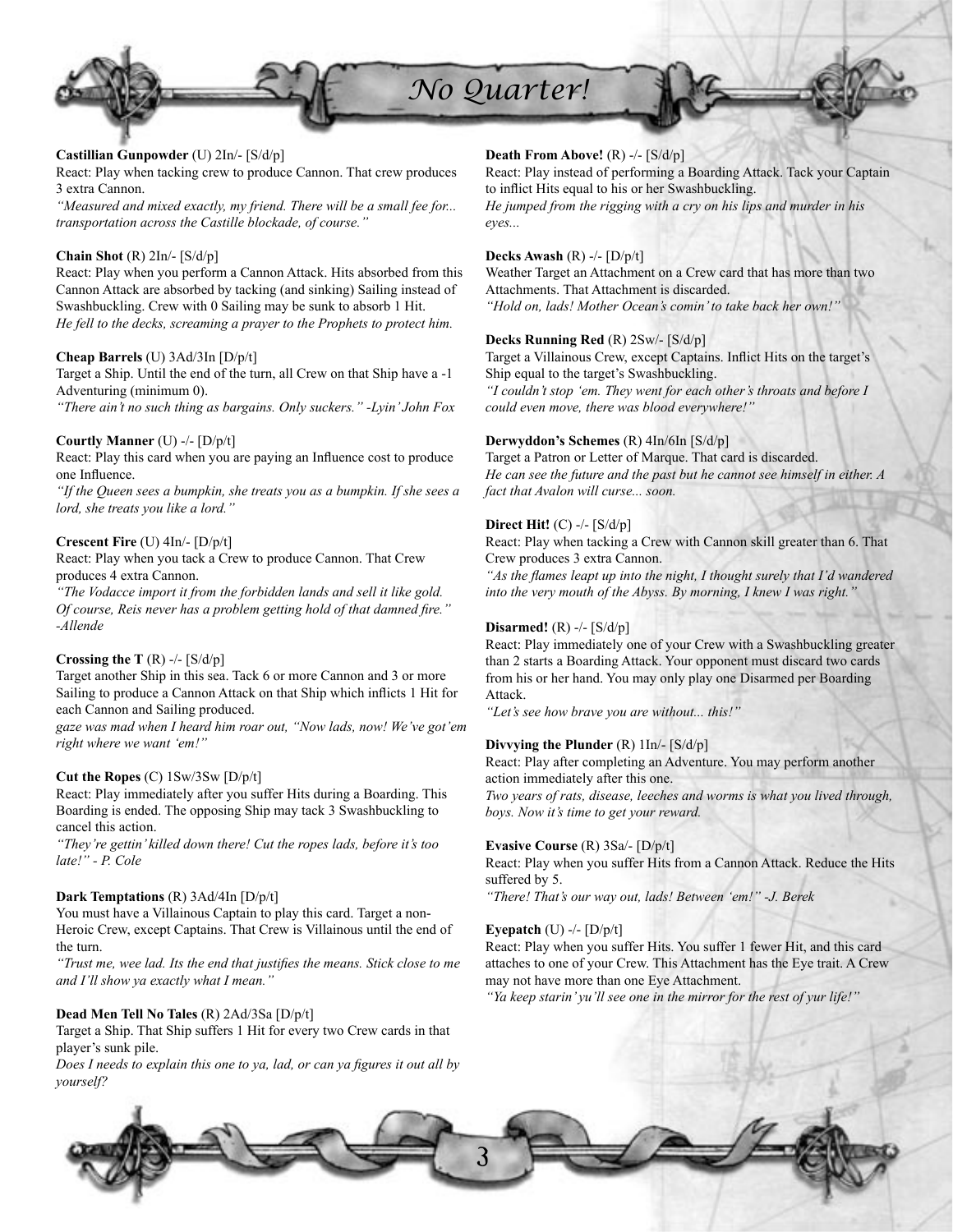

React: Play after you finish resolving a Cannon Attack for which you produced 7 or more Cannon. You may immediately conduct a new Cannon Attack.

*Load them chase guns, boys! We snapped her mast and she ain't goin' nowhere.*

### **Flogging** (U) -/- [S/d/p]

You may only play this card if you have a Villainous Captain. Tack one of your Crew, then draw two cards.

*"I ain't punishin' ya for you mistake, lad. Just makin' sure ya ne'er do it again."*

### **From Stem to Gudgeon** (C) -/- [D/p/t]

React: Play instead of performing a Boarding Attack. Until the end of this Boarding, Boarding Attacks by either player inflict 2 extra Hits. *"Reis shouted a curse and cut through the main mast. All McGee could do was jump out of the way and look for a safe place to dive overboard."*

### **Gambling House** (R) 1In/- [S/d/p]

React: Play when you are paying an Influence cost. Discard the top card on your deck to produce Influence depending on the Boarding Attack on the discard. Club = 1, Dagger = 2, Punch = 3, Thrust = 5. If the Boarding Attack on the discard is a Slash, Gambling House produces 0 Influence and you suffer 1 Hit.

### **Gold Only Buys Obedience** (C) -/- [S/d/p]

React: Play when you purchase a Crew from your Captain's faction. That Crew's Cost is reduced by 2 (minimum 0).

*"Put your revenge away for awhile McGee. Serve with me and I promise you, together we'll find that black-hearted bastard and give him what he deserves." - J. Berek*

### **Good Shot!** (C) -/- [D/p/t]

React: Play when you tack a Crew to produce Cannon. That Crew produces 1 extra Cannon.

*"I said 'Fire a shot across her bow!'" "I guess I'm just not trained to miss, sir."*

### **Grape Shot** (R) 2In/- [S/d/p]

React: Play when you perform a Cannon Attack. Hits suffered from this Cannon Attack are absorbed by tacking (and sinking) Cannon instead of Swashbuckling. Crew with 0 Cannon may be sunk to absorb 1 Hit. *"They fell, a dozen of them, as the shot ripped through their muscle and* 

*bone like paper."*

# **Grappling Hooks** (C) 1Sw/- [D/p/t]

React: Play when you pay the Sailing cost to begin a Boarding to produce 3 Sailing. Reginald looked up from the flaming deck and saw the hooks sink deep into the

*ship's rails. "It's only a matter o' time now," he whispered and touched the Prophet's Cross about his neck.*

# **Handsome Scar** (U) -/- [S/d/p]

React: Play when you suffer Hits during a Boarding. You suffer 3 fewer Hits, and this card attaches to one of your Crew. This Attachment has the Face trait. A Crew may not have more than one Face Attachment. *"Wait 'till ya see the one I have in mind for you."*

### **Hiding in the Reefs** (C) M+0/- [S/d/p]

React: Play when an opponent begins Boarding your Ship. That Ship suffers 3 Hits. The Boarding is canceled.

*"Didn't you hear me, mister? I said 'Follow them.'" I nodded and plotted the course. Death was better than disobeying the Captain's commands.*

# **High Seas Boarding** (C) M+3/M+3 [D/p/t]

Target an opposing Ship in this Sea. Your Ship begins Boarding that Ship. All of your Boarding Attacks during this Boarding inflict 1 extra Hit.

*"Steady, men. Here they come!"*

### **Hired Swordsman** (R) -/- [S/d/p]

React: Play when an opponent begins Boarding your Ship. You may conduct the first Boarding Attack.

*"Nothin' worse than runnin' into a Swordsman when yur tryin' to engage in a little honest piracy." -Grimey Stubbs*

**Hole in the Hull** (U) 2Ad/- [S/d/p] Target a Ship. That Ship suffers 1 Hit.

*The gunners heard the creaking, looked up, and before they could do anything they were knee deep in water.*

# **Hook** (U) 1Ad/- [D/p/t]

React: Play when you suffer Hits. You suffer 2 fewer Hits, and this card attaches to one of your Crew. This Attachment has the Hand trait. A Crew may not have more than one Hand attachment. "He's a great fighter... I just wish he wouldn't eat with it."

### **I Fights Better Drunk** (C) -/- [S/d/p]

React: Play instead of conducting a Boarding Attack. Target one of your Crew, who gains +2 Swashbuckling until the end of the Boarding. *"It deadens the pain, don't ya know!"*

### **I Told You Not To Trust Him** (R) 3Ad/- [S/d/p]

Target a Villianous Crew, except Captains, with two or more Attachments. That Crew is discarded.

*"You're a cold-hearted bastard, Reis!" "Not as cold as you're about to be, Mister Clemmens."*

# **Into the Fray**  $(R)$  -/-  $[D/p/t]$

React: Play instead of performing a Boarding Attack. Until the end of this Boarding, all of your Boarding Attacks which inflict 3 or more Hits inflict 2 extra hits.

*"Hesitatin' is the best way to wind up siren lunch, lad."*

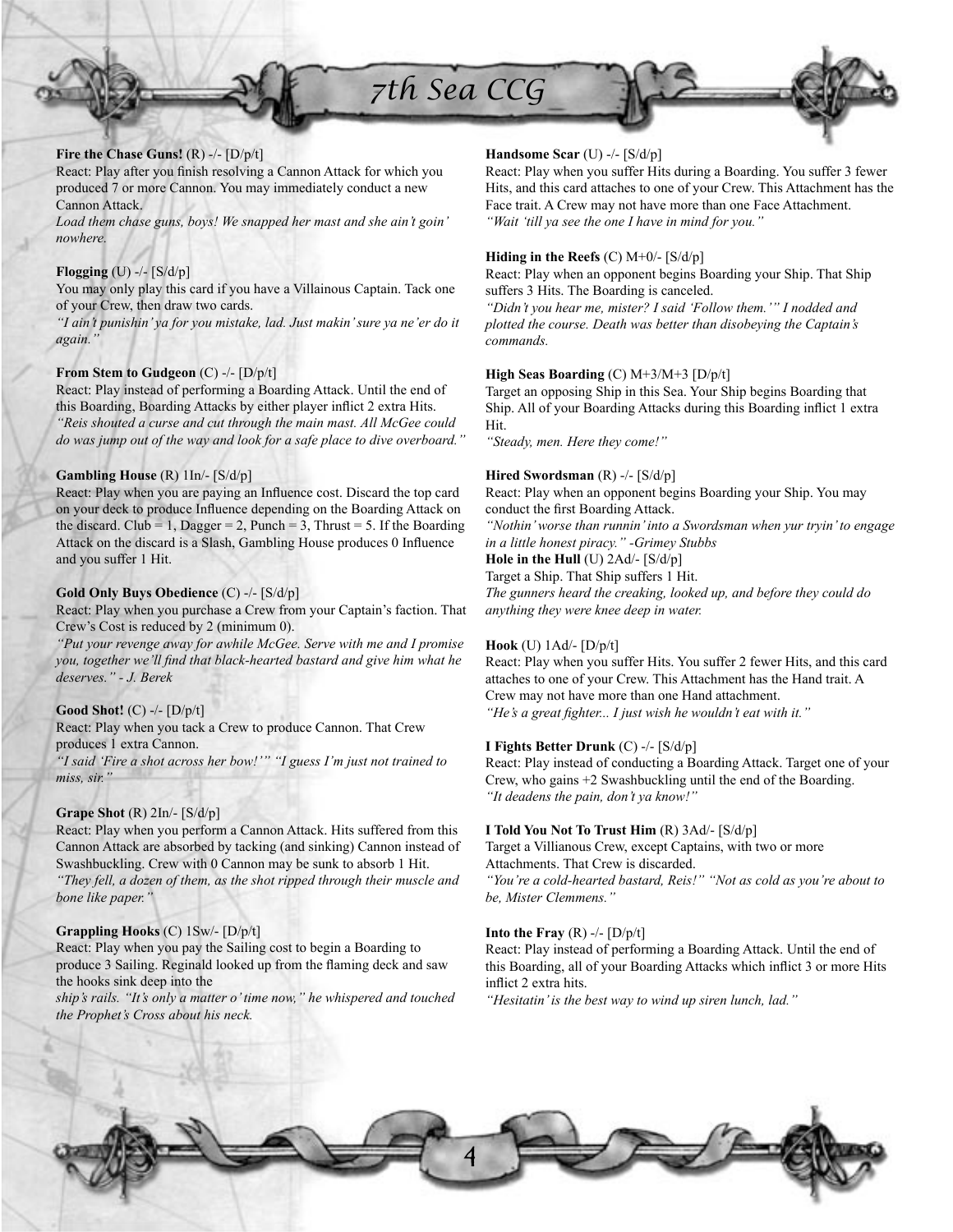

# **It's Who You Know** (C) -/- [S/d/p]

React: Play when you purchase a Crew Attachment to reduce the Attachment's cost by 2.

*"I do believe we have something in common, Frederic," he said and revealed the symbol inked into his palm. Frederic nodded. "Indeed, we do, my brother. Indeed, we do."*

# **Last Second Cannon Volley** (R) 6Ca/- [D/p/t]

React: Play when an opponent begins Boarding your Ship. You inflict a 3 Hit Cannon Attack on their Ship. The Boarding is canceled. *"The master gunner threw down his arm. "Now!" he shouted. Our guns belched doom that night."*

### **Leviathan Bone** (R) 3Ad/- [D/p/t]

React: Play when you suffer Hits. You suffer 2 fewer Hits, and this card attaches to your Captain. This Attachment has the Hand trait, and gives  $a + 1$  Swashbuckling. This Crew inflicts 2 extra Hits during Boarding Attacks. A Crew may not have more than one Hand Attachment.

### **Mermaids** (U) 6Ad/3Sa [S/d/p]

Target any ship with more then 5 crew cards. That ship suffers 1 hit for every crew card on board.

*"Don't be fooled by the stories, lad. They don't sing to lure men to their death. They only sing when they're feeding."*

### **Mind Your P's and Q's** (R) 4Ad/2In [D/p/t]

React: Target a Crew as an opponent brings it into play. That Crew is returned to the player's hand.

*"I'll be right with ya, Cap'n. Just as soon as I teach this here scurvy pup some manners."*

### **Misfire** (C) 1Ad/- [D/p/t]

React: Play Immediately after a player pays to produce a Cannon Attack, but before Hits are inflicted. That attack inflicts 1 fewer Hits, and the attacker suffers 1 Hit from this card.

*"Poor beggar ne'er knew what hit him. He was a good man. I'll never know why Theus chose to spare a dog like me instead of him."*

### **Monkey's Fist** (U) -/- [S/d/p]

Discard one of your Villainous Crew. Draw three cards. *"We're better off without him anyways." -Paule du Paix*

### **Mutiny!** (R) -/3In [D/p/t]

Target up to three Crew on one Ship that are from a different faction than their Captain. Those Crew are tacked. "Damn it all, George. Ya picked a fine time to complain."

### **Narrow Escape** (U) -/- [S/d/p]

React: Play when you are paying an Adventuring Cost to produce 1 Adventuring.

*"As he looked back at his trapped mates, he realized it was a bit more narrow for some than others."*

# **Near Miss** (C) -/- [D/p/t]

React: Play when you suffer hits during boarding. You suffer 2 fewer Hits.

*"I looked through the smoke and thought how lucky we were the shot*  only took the figurehead. Then, I though twice about what I thought *fi rst..." - Gerald Hohne*

# **Nice Try!** (R) -/- [S/d/p]

React: Tack your Captain when you suffer Hits to absorb 8 Hits. *"Ya couldn't hit the broad side of the Queen of the Sea ya lubber! Is that the best ya can do? I'm standin' right here! Next time, why don't ya try to hit me?"*

### **No Escape!** (R) M+0/- [S/d/p]

Move your Ship one sea closer to another players ship. You may then perform a Cannon Attack if you are in sea with another Ship. *"Steering into the shallows does ya no good if it don't get ya out of the range of their guns." - Denny La Bree*

#### **Off Course** (U) 3Ad/M [D/p/t]

Target another player's Ship. Move that Ship to a Sea adjacent to its current location.

*"The Navigator and the Captain both looked at the broken compass. Then they looked at the map. Then the Captain looked at his pistol, and the Navigator started running."*

### **One With the Sails** (U) 1Sa/- [S/d/p]

React: Play when you pay Sailing to produce 3 Sailing. *"It's been nine days since we went out on the account with an act of pardon from her Grace on a small barkadeer. Hangin' here amongst the booms and fenders pulling a boot-toppin' for the Cap'n, watchin' the bully boys heave the sheets to bring a spring upon her cable." He winked at me. "Know what I mean?"*

# **Out of Rum** (U) 4Ad/- [D/p/t]

Target a Crew with Swashbuckling less than 3. Tack that Crew. *"Check for yourselves. There isn't a drop o' rum anywhere aboard ship!" - Reputed last words of Kenneth Thyme, quartermaster.*

### **Panache** (U) -/- [S/d/p]

React: Play when you are paying a Swashbuckling cost to produce 1 Swashbuckling (This may neither absorb Hits nor inflict Hits during Boarding).

*"You have skill, my enemy," he said. "But what you lack is style."*

### **Peg Leg** (U) 2Ad/- [S/d/p]

React: Play when you suffer Hits. You suffer 3 fewer Hits, and this card attaches to one of your Crew. This attachment has the Leg trait. A Crew may not have more than one Leg Attachment. *"Cor, that's just how I lost me own leg!"*

### **Piles of Skulls** (R) 5Sw/2Ad [D/p/t]

React: Play when a player completes an Adventure. That Adventure is discarded without benefit, unless the player pays 2 Adventuring. *"We were expecting the treasure of Red Bart and found his accursed bones instead."*

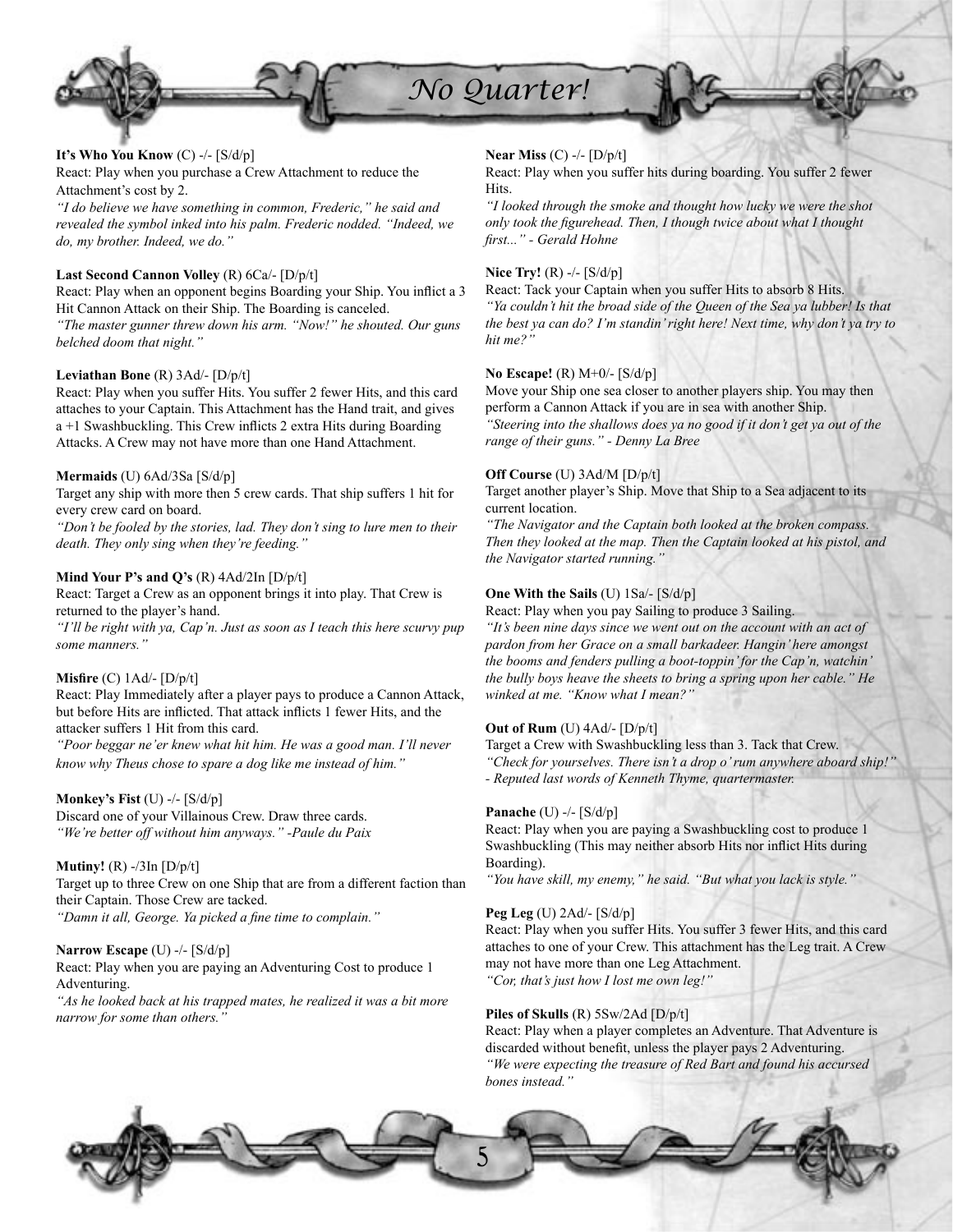

# **Point Blank Cannon Volley** (C) 3Ca/- [D/p/t]

React: Play instead of performing a Boarding Attack. You inflict a 4 Hits on the other Ship in this Boarding. Just as he lifted the brandy he'd been saving for his birthday to his lips, there was a crash and a roar... and it was gone.

# **Prepare for Boarding** (C) -/- [D/p/t]

React: Play instead of performing a Boarding Attack. For the remainder of the Boarding, all of your Boarding Attacks inflict 1 extra Hit. *"Make fast yur souls, me boy! There be no turnin' back now!"*

# **Press Gang** (C) 2Ad/- [D/p/t]

Put into play, from your hand, a Crew with an Influence Cost less than 3. *"Rigging? Rigging? What in the blazes is rigging?"*

# **Queen of the Sea** (R) 6Ad/2Sa [D/p/t]

Target a Ship. That Ship suffers 3 Hits. *"Only three men have seen her and lived to tell the tale. And you've seen what's left of 'em, you'd know the price they paid wasn't worth the story."*

# **Quick Reload** (U) 1Ad/- [S/d/p]

Untack one of your Crew with the Gunner trait. *"Quicken thy pace, sluggards!" shouted the Dolman. "Slothfulness is a demon and I shall beat it out of you if I have to!"*

# **Quick Sailing** (U) 2Ad/- [D/p/t]

Untack one of your Crew with the Topman trait. *"I'm going as fast as I can, ye fat old pig." Jeremy muttered under his breath.*

# **Quick Tack** (C) -/- [S/d/p]

React: Play when you suffer hits from a Cannon attack. You suffer 2 fewer Hits.

*"Hard to Starboard! Move, or you lads are all sleepin' in St. Rose's Grave tonight!"*

# **Ramming Speed** (R) 3Sa/5Sa [S/d/p]

Target a Ship. Inflict Hits equal to your Ship's Move Cost +4 to that Ship. Then you suffer Hits equal to the opposing Ship's move  $Cost +1$ . "Damn the flames, and damn the water. If we 're goin' down, we 're takin' *them with us."*

**Red Skies at Morning** (R) 3Ad/3Sa [S/d/p] Weather Target a Ship. Until the end of this turn, any time that ship pays a Sailing cost, the cost is increased by 2 Sailing. *"...sailors take warning."*

**Red Skies at Night** (C) 2Ad/- [S/d/p] Weather Target a Ship. That Ship's Move Cost is decreased by 1 (minimum 1) until the end of the turn. *"...sailor's delight."*

**Rough Voyage** (U) 4Ad/2Sa [S/d/p] Weather Target a Ship. That Ship suffers 2 Hits. *"One hand for the ship - one hand for yourself." - Sailor's Proverb*

# **Sabotaged Sails** (U) 1Ad/2Sw [D/p/t]

React: Play when a player tacks a Crew to produce Sailing. That Crew produces no Sailing. That Crew's controller may pay 2 Swashbuckling to prevent this effect.

*Sneakin' one saboteur aboard in the middle of the night costs a lot less than five tons o' cannon shot. That's more for us at the end o' the day!* 

### **Sailing Under the Jolly Roger** (U) 2Sa/- [D/p/t]

Get any one Adventure card from your deck or discard pile. Show it to your opponent, then place it into your hand. Shuffle your deck. *"It's one of the blessings of St. Rogers that a ship that flies his colors will always find a bit of adventure to spice up their voyage.*"

# **Scarlet Hook of Madness** (R) 4Ad/- [S/d/p]

React: Play when you suffer Hits. You suffer 1 fewer Hit, and this card attaches to your Captain. This Attachment has the Hand trait. A Crew may not have more than one Hand Attachment. While this card is attached, once per turn as an action you may Sink one of your Crew to untack the Captain.

# **Scurvy** (U) 5Ad/2Ad [D/p/t]

Target a Ship. Until the end of this turn, all Crew on that Ship have a -1 Swashbuckling (minimum 1). *"That's what I likes to see on me crew: smilin' faces!"*

# **Slip of the Tongue** (C) 1Ad/2Ca [D/p/t]

React: Play when a player tacks a Crew to produce Influence. That Crew produces no Influence. That Crew's controller may pay 2 Cannon to prevent this effect.

*"Oh... did I say that out loud? I'm terribly... hey, where are you going? Come back!"*

# **Sniper** (U) 1Sa/- [S/d/p]

React: Play immediately after a Crew with 1 Swasbuckling tacks to aborb hits from a Boarding Attack. That Crew is Sunk. "Nah, we're not sure when the Cap'n got him but he can shoot the fish *out of a seagull's mouth from fifty yards - backwards."* 

### **Son of a Gun** (R) 1Sw/- [S/d/p]

React: Play when you pay Cannon to produce 2 Cannon. *"Miss Aim? Never heard of her."*

# **Southern Trade Winds** (R) -/- [S/d/p]

Weather Until the end of the turn, your Ship's Move Cost is reduced by 2 (minimum of 1) while you are moving toward the Mirror. *"Faster lads! We'll need more than this if we're gonna get by them Castillian Cannons!"*

# **Speed Isn't Everything** (C) -/- [D/p/t]

React: Play when you suffer Hits. If your Ship's Move Cost is less than 3, you suffer 3 less Hits. You may not play this card during a Boarding. *"...but it sure helps." - Berek*

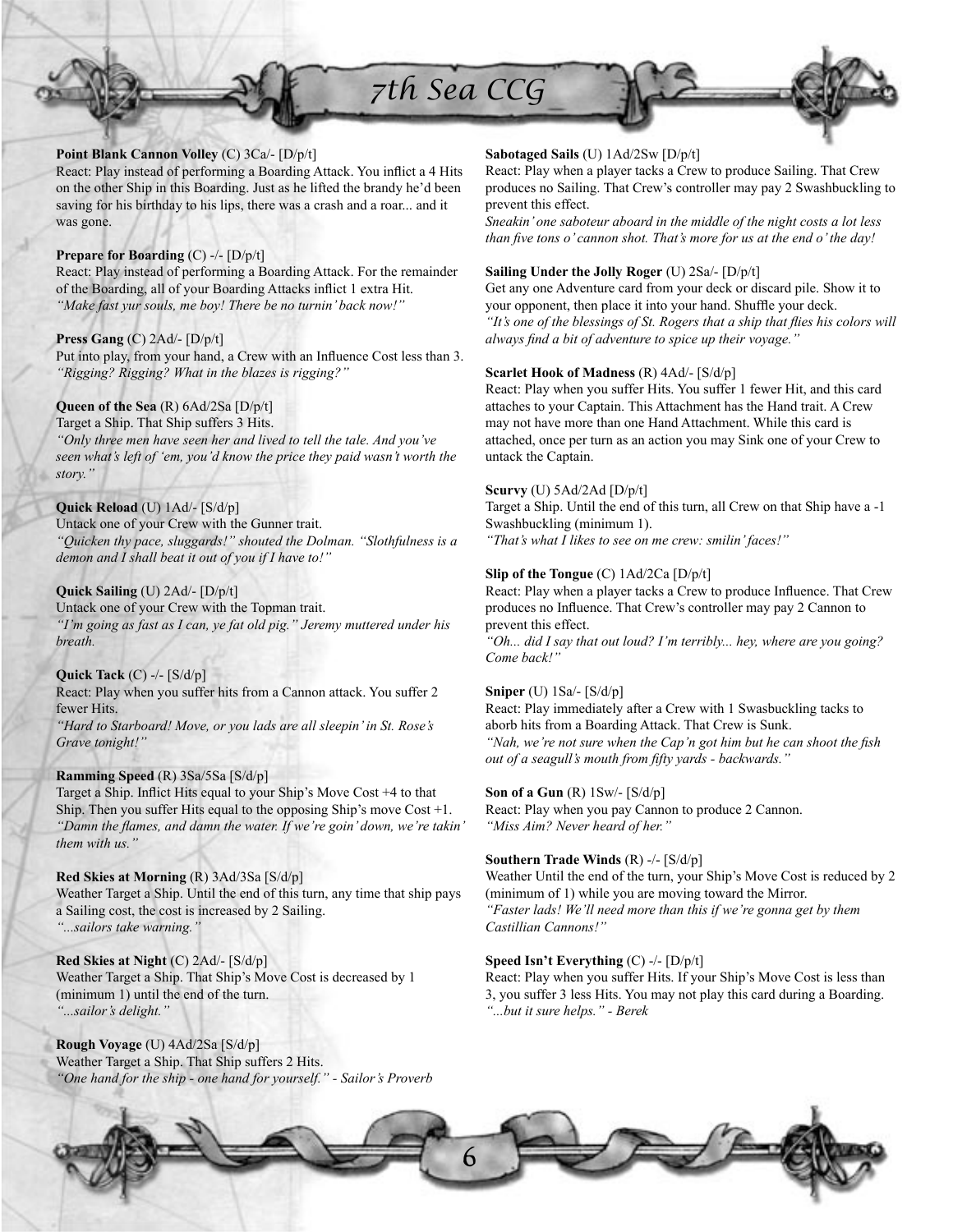

# **St. Roger's Day** (C) 2Ad/- [D/p/t]

Move your Ship to an adjacent Sea. Beginning with the player on your left, any player may pay 3 Adventuring to cancel this action. *"Looks after his own, he does. Ain't never been a storm on St. Rogers Day, son. Never been and never will be."*

# **Steal Their Wind** (U) 1Sa/3Sa [S/d/p]

Weather Target another Ship in this Sea. Until the end of this turn, when any Ship pays Sailing, the cost is increased by 2 Sailing. *"As they raced ahead, we fell behind. If only our captain's curses could've fi lled the sails."*

# **Steering Clear** (C) -/2Sa [D/p/t]

React: Play when an opponent starts Boarding your Ship. This Boarding is canceled. The other player may pay 2 Sailing to cancel this action. *"As he sailed away, Berek's men yelled insults at the Castillian navy ships - who found themselves empty-handed yet again."*

### **Stirring Speech** (R) -/- [D/p/t]

Tack a Holy Crew or a First Mate Crew to untack one of your other Crew, except your Captain.

*"A better man would have something to say to you today, boys. But me, all I's got to say is this: Every man who's standin' by me side when we're done tonight will have more gold than any one man can carry."*

# **Syrneth Crystal Eye** (R) -/- [D/p/t]

React: Play when you suffer Hits. You suffer 1 fewer Hits, and this card attaches to your Captain. This Attachment has the Eye trait, and gives a +1 Influence. A Crew may not have more than one Eye Attachment. *"Don't look too close lad. The last man who did... well, I don't wanna see it twice."*

# **Tagging** (C) 1Ad/2In [C/d/s]

React: Play when a player tacks a Crew to pay a Swashbuckling cost. That Crew produces no Swashbuckling (This may not prevent a Crew from absorbing Hits or from inflicting Hits during Boarding). That Crew's controller may pay 2 Influence to cancel this action.

# **The Better Part of Valor** (C) 5Sa/- [C/d/s]

React: Play when an action card targets one of your cards. That action is canceled. Sink this card.

"He who fights and runs away, gets his arse kicked twice as hard the *next time we meet." - The General*

### **The Great Grey** (U) -/- [S/d/p]

Target any ship which has 3 or more Adventures in play, but not completed. That ship suffers 5 Hits. You can't stay still too long in the ocean.

*There's too many things lurking under the waves that can smell a warm body.*

### **The Living Storm** (U) -/- [S/d/p]

Weather Target any Ship which has 2 or more Adventures in play, but not completed. That ship suffers 3 Hits.

*"The old sailors told me that some storms were smarter than others. I never believed it... until I sailed on the Forbidden Sea."*

# **The Sailor's Curse** (U) 4Ad/4Ad [D/p/t]

Target one Crew in play with an Influence less than 2. That Crew tacks. A purse of gold and a pretty face Don't belong in the same place Wake with no clothes, no gold, no purse A love for the Jennies is the Sailor's curse. - Traditional Shanty

### **Too Close for Comfort** (C) -/- [D/p/t]

React: Play when you tack a Crew to absorb Hits. That Crew absorbs 2 extra Hits.

*"If I'd needed a shave, I would've asked for it."*

# **Unexpected Turn of Events** (U) -/- [S/d/p]

React: Play when a player in another Sea performs an action that causes you to suffer Hits. That player suffers the Hits instead of you. *"Didn't expect to see us again, didya Smith?" "This is what your mother looks like, eh Diddles?" "Ooo. Yus gonna pay for that, Smith. Yus gonna pay."*

# **Vodanken** (R) 10Ad/4Sa [S/d/p]

Target a Ship. That Ship suffers 6 Hits. *"If that's Matushka's steed, I'd hate to see Matushka." - The General*

# **Wenching** (C) 3In/- [D/p/t]

Target any one of your Crew, except your Captain. That Crew is untacked.

*"Another pint o'er here, lass. The mug can rest on the table and ye can rest on me lap."*

# **When All Else Fails** (C) 4Ad/- [S/d/p]

Target a Sea Attachment. That Attachment is destroyed. *"When all else fails, take a hostage. Their guns get quiet when one of their own is tied to the figurehead." - J. Berek* 

#### **Who Can You Trust?** (R) 2In/- [S/d/p]

Target a Ship. That Ship suffers 1 Hit for each Villainous Crew card on board.

*"You can't trust the weather. You can't trust the sea. Who can you trust, my brother, if you can't trust me?"*

# Crew

**"Lyin'" John Fox** (C) Sea Dogs 4I C:2 S:2 A:2 I:0 Sw:2 [P/c/t] React: Tack John immediately after completing a Goods Adventure. You may perform an additional action after this one.

*"These ain't no dentist tools - these be arcane Syrneth artifacts or my name ain't John Wiggins."*

# **Aimon RichÈ du Purisse** (C) Montaigne 3I

C:0 S:2 A:0 I:0 Sw:2 [P/c/t]

Topman When Aimon tacks to absorb Hits, she absorbs 2 extra Hits, except during Boarding.

"She's too small, mon General," the bosun explained. "Small and fast, *the General nodded. "And that is exactly what we need to catch the Avalon dog."*

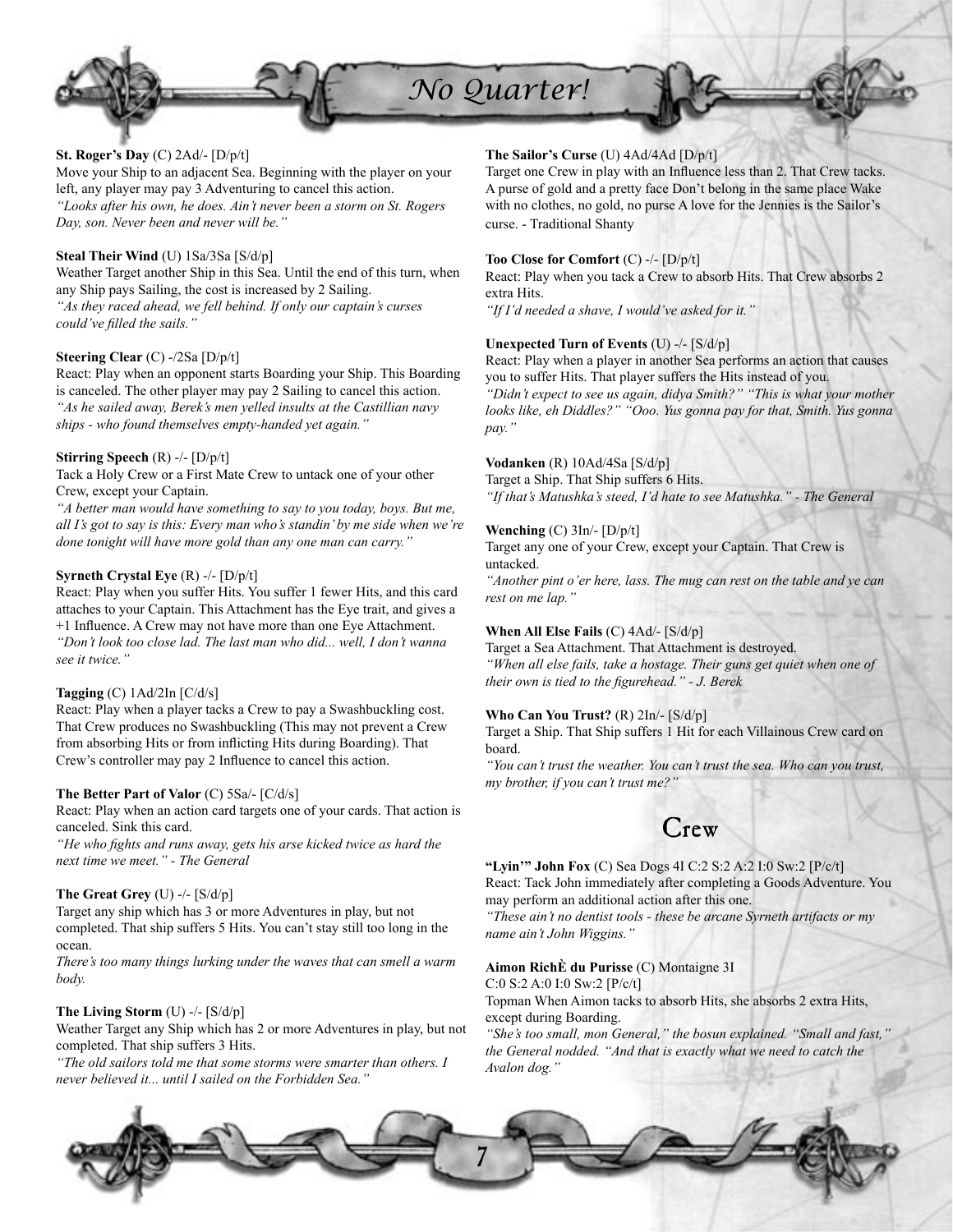

**Alesio** (R) Brotherhood 8I C:0 S:0 A:2 I:4 Sw:1 [P/c/t] Unique … Loyal … Fate 1 … First Mate Act: Tack to move one of your Sea Attachments to a Sea adjacent to its current location. *"They say a Fate Witch can smell a destined man a hundred miles away. Why else do you think she stays so close to the Cap'n?"*

# **Andrei Levovich** (C) Crimson Rogers 3I

C:1 S:0 A:1 I:0 Sw:3 [P/c/t]

React: Untack Andrei after another Ship begins a Boarding against your ship and you do not cancel it.

*"Don't be talkin' about Matushka in the Mirror, boy. Andrei did. He was an Ussuran once. Now, we don't know what he is."*

**Angus McCloud** (U) Sea Dogs 6I C:2 S:1 A:2 I:1 Sw:3 [P/c/t] Heroic Angus' Boarding Attacks inflict 3 extra Hits when the Ship has a Villainous Captain.

*"McGee calls him 'Cousin Angus'. Then again, every Highlander I meet calls him Cousin Angus. Small island, I guess." -Lyin' John Fox*

**Antonio Aldonez** (U) Castille 5I C:1 S:2 A:2 I:0 Sw:4 [P/c/t] Loyal ... Heroic ... Swordsman +1 (Antonio inflicts 1 extra Hit during Boarding Attacks.)

*"Really, Babette. I never met a woman so intent on looking at my face."*

### **Archaeologists** (C) Explorers 3I C:0 S:2 A:2 I:1 Sw:2 [P/c/t] Loyal … No Attachments

*"Charles, Madeline, pay attention this time. We don't want another fi asco like that last one. It's a good thing for you two that Martin is so short, or we'd have been carrying him home in two parts."*

# **Arturo Rodriguez** (R) Unaligned 4I C:1 S:2 A:2 I:1 Sw:1 [P/c/t] Heroic

*"Three shares? That's a lot of Guilders, Captain. Unfortunately for you, Guilders are not what I'm interested in."*

**Babette** (U) Montaigne 4I C:0 S:0 A:1 I:1 Sw:3 [P/c/t]

Swordsman +1 (Babette inflicts 1 extra Hit during Boarding Attacks) When Babette's opponent in a Boarding Attack plays the final Boarding Attack card, she is sunk but all of the Hits are absorbed. *"I'm going to cut that pretty face of yours right off your skull, Antonio."*

# **Blacktooth Bill** (C) Unaligned 1I C:0 S:0 A:1 I:0 Sw:1 [P/c/t] No Attachments

*"I can takes ya wherever ya wants ta go. Jus' give me th' gold and we'll be on our way."*

# **Bloody Bonnie McGee** (R) Sea Dogs 8I

C:3 S:2 A:3 I:3 Sw:4 [P/c/t]

Unique … Loyal … Heroic … First Mate … Swordsman +2 (Bonnie inflicts 2 extra hits during Boarding Attacks) React: Tack Bonnie immediately after you perform a Cannon Attack. You may begin a Boarding with the Ship that was targeted by the Cannon Attack, paying all costs.

*"It's not a skirt! It's a kilt, ya dumb... oh, just hand me me cudgel and I'll explain the difference."*

**Brennan** (U) Explorers 5I C:0 S:0 A:3 I:2 Sw:1 [P/c/t]

Loyal Act: Tack Brennan and discard a card from your hand to draw a card.

*"Brennan is always prepared for every situation... as if he's been planning for years." - Guy McCormick*

**Brutes** (C) Unaligned 1I C:0 S:0 A:0 I:0 Sw:1 [P/c/t]

No Attachments When this Crew tacks to absorb Hits, it absorbs 2 extra hits.

*"What are you lookin' at?"*

**Buccaneers** (C) Brotherhood 3I C:1 S:0 A:3 I:0 Sw:2 [P/c/t] Loyal … No Attachments

*"Oh blast. There goes two months of wages. Hey, Cap'n, ya lookin' for a rigger?"*

**Bully Boys** (C) Unaligned 2I C:0 S:0 A:0 I:0 Sw:2 [P/c/t] No Attachments When this Crew tacks to absorb Hits, it absorbs 2 extra Hits.

*"Not today, ya scurvy scum! Not today or any other day!"*

**Burke** (R) Unaligned 4I C:0 S:0 A:2 I:0 Sw:4 [P/c/t] Unique Burke has -2 Swashbuckling (minimum 1) while performing a Boarding Attack if the opposing Captain is Heroic.

*"Once, I was a member of the King's Men. It came to light that I'd been seeing the Captain's daughter in secret. Now, monsieur, I can never go home."*

# **Carlos Altenar** (C) Castille 3I C:1 S:2 A:0 I:1 Sw:2 [P/c/t] Villainous

*"Carlos never liked Avalons. Or Castillians. Or Montaignes. Or Ussurans..."*

**Celedoine** (R) Sea Dogs 6I C:0 S:0 A:0 I:2 Sw:1 [P/c/t]

Unique … Loyal … Glamour 1 When Celedoine tacks to produce Influence, you may discard a card from your hand to produce 2 extra influence.

*"There are so many stories about Celedoine and Berek... and in Avalon, they just may all be true."*

# **Cosette** (R) Explorers 7I C:2 S:3 A:2 I:1 Sw:2 [P/c/t]

Unique ... Loyal ... Heroic ... First Mate Cosette has a +1 to all skills while you have an uncompleted Artifact Adventure in play. *"Don't know why such a pretty face would be wastin' her time on a sailin' ship, and e'ery time someone asks, she just walks away."*

# **Denny La Bree** (C) Brotherhood 3I C:0 S:3 A:2 I:0 Sw:1 [P/c/t] Topman

*"Bad food, no sleep, worms, rats, scurvy, sea monsters, smelly bunkmates. Heh, still beats a cold cell back on the island any day of the week."*

# **Domingo** (U) Crimson Rogers 5I C:3 S:0 A:1 I:1 Sw:2 [P/c/t] Gunner

*"This ought to give 'em a bellyful eh, me beauty?"*

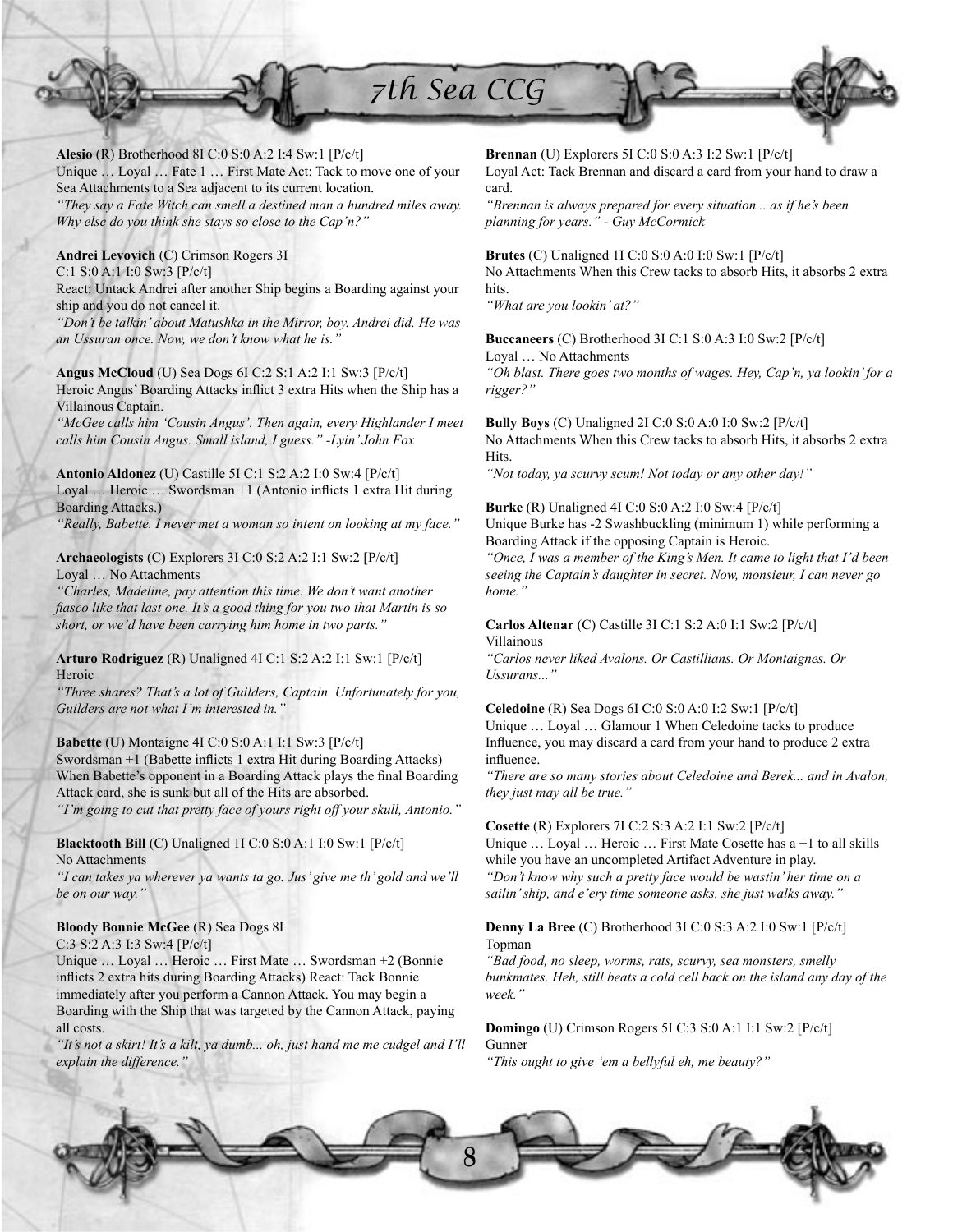

**Domingo Marten de Avila** (U) Castille 5I C:2 S:2 A:0 I:1 Sw:3 [P/c/t] Topman … No Attachments Domingo has +2 Sailing if his captain is Castillian.

*"It's the Avalons! Sink the dogs below the waves! For Castille! For Castille!"*

# **Don Deanna** (U) Castille 5I C:0 S:0 A:2 I:1 Sw:3 [P/c/t]

Loyal ... Villainous ... Swordsman +1 (Don Deanna inflicts 1 extra hit during Boarding Attacks.) You may draw 1 card immediately before Don Deanna starts a Boarding Attack.

*"Let's try this once again, only without the groveling."*

# **Donna** (R) Brotherhood 5I C:1 S:0 A:3 I:1 Sw:3 [P/c/t]

Unique .. You may draw 1 card immediately before Donna starts a boarding attack.

*"Someone once asked him if he had a girlfriend named 'Ed'. Donna killed him, too."*

### **Dorf Klinderhoff** (R) Sea Dogs 4I

C:1 S:2 A:1 I:0 Sw:2 [P/c/t]

Unique … Loyal Dorf does not count toward your crew maximum. *"I said 'Keep 'er still!' How do you expect me to get anything done down here while... Blast it! Keep 'er still!"*

**Fancy Dans** (C) Unaligned 2I C:0 S:0 A:0 I:2 Sw:1 [P/c/t] No Attachments

*"After you, Alfonse!" "Oh no! After you, I insist!"*

### **Felipe Jose de Granjero** (R) Castille 5I

# C:0 S:1 A:0 I:2 Sw:3 [P/c/t]

Unique  $\ldots$  Swordsman +2 (Felipe inflicts 2 extra Hits during Boarding Attacks.) React: Tack and sink Felipe when you are suffering hits and you have Margaretta Orduno in play. All of the Hits are absorbed. You may not put another copy of Felipe into play this game.

*"If I were the captain, I'd keep a close eye on any fellow who's teaching my wife how to use a sword."*

# **Fierbas Desaix du Paix** (U) Montaigne 6I

C:2 S:1 A:0 I:2 Sw:2 [P/c/t]

Gunner When Fierbas tacks to produce Cannon, you man discard a card from your hand to produce 2 extra Cannon.

*"Fierbas!" I shouted. "We're out of shot!" I heard a rip and a scream, then he shouted back. "Not anymore, my friend!"*

**Foul Weather Jack** (C) Explorers 3I C:2 S:0 A:1 I:1 Sw:1 [P/c/t] Gunner You must discard the top card of your deck each time you shuffle your deck. Sink Jack if the boarding attack on the discard is a Slash. *"Had a parrot once. Lost 'im. Had me a cat, too. Had me a dog. Had me a rat. Had me a wife... you don't wanna hear about her."*

### **Fyodor Zastienchivy** (U) Brotherhood 6I

C:0 S:1 A:2 I:1 Sw:3 [P/c/t]

Loyal … Holy React: Tack when one of your Crew with the No Attachments trait is sunk. That Crew is put in your discard pile. *"Saved me life he did by liftin' that cannon. Ne'er met a man with such strength, or a bigger heart."*

### **Gerald Hohne** (U) Crimson Rogers 4I C:2 S:0 A:1 I:0 Sw:1 [P/c/t]

Act: Sink one of your Crew to give Gerald a +3 Swashbuckling until the end of the turn. You may perform this action once per turn. *"Be careful, lad. Round here, folks who don't prove useful wind up Gerald's dinner." -Paule du Paix*

### **Gerard Rois et Reines** (R) Montaigne 8I

C:1 S:2 A:3 I:3 Sw:4 [P/c/t]

Unique … Loyal … Heroic … First Mate … Swordsman +2 (Gerard inflicts 2 extra hits during Boarding Attacks) When Montaigne Crew on this Ship are tacking to absorb Hits, they absorb 1 extra Hit. "For five generations, every first-born has been a musketeer. Gerard will *be the last."*

### **Gilles Allais du Crieux** (U) Montaigne 5I

C:2 S:0 A:2 I:2 Sw:3 [P/c/t]

Villainous

*The Avalons used to call him "Snowbeard", so he shaved it off. Now, they just call him things that shouldn't be repeated in the presence of ladies.*

### **Grimey Stubbs** (R) Unaligned 4I C:4 S:0 A:1 I:0 Sw:2 [P/c/t] Unique … Gunner After Grimey tacks to produce Cannon, discard the top card of your deck. If the Boarding Attack on the discard is a Thrust, Grimey is sunk.

*"Whoops, almost dropped me match in the keg. Maybe I oughta move it out of the way... nah."*

**Grousin' George** (R) Unaligned 4I C:0 S:4 A:0 I:0 Sw:2 [P/c/t] Topman … Villainous George may not be placed on a Heroic Captain's Ship.

*"I hates me the rats, and I hates me the food and I hates me the bosun and I hates me the..."*

**Invar Andersson** (U) Brotherhood 4I C:1 S:2 A:2 I:0 Sw:2 [P/c/t] Heroic ... Swordsman +1 (Invar inflicts 1 extra Hit during Boarding Attacks) He works all night long, he fights with a stout heart, and a whenever he's done with the day's work, he looks to the north, sighs to himself and whispers

*"I'm coming home, Anna. Soon as I can."*

# **Isabeau Dubois du Arrent** (C) Montaigne 4I

C:0 S:2 A:1 I:2 Sw:2 [P/c/t]

Loyal Act: Tack to inflict 1 Hit on an opposing Ship in your Sea. *"Hold still," she whispered high in the rigging. "Hold still or I might hit that lovely gentleman behind you."*

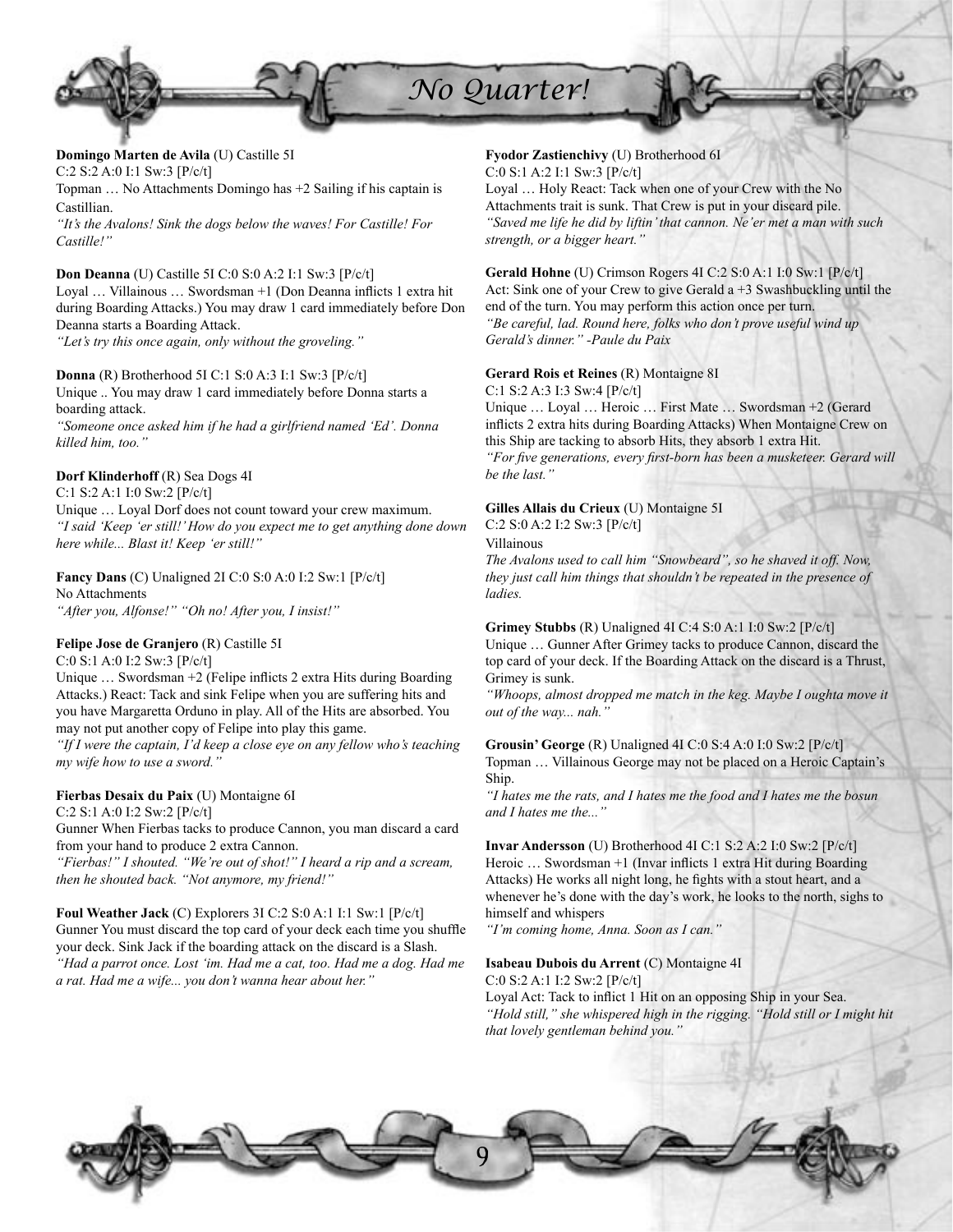

**Jack Tars** (C) Sea Dogs 4I C:1 S:2 A:0 I:0 Sw:2 [P/c/t] Loyal Jack Tars have a +2 Swashbuckling during a Boarding with a Ship you have targeted with a Cannon attack this turn.

*"No sir, Cap'n Berek, sir. No problem. Just a wee storm, that's all. Remember when Harry o'er there got himself struck by lightnin'? Now that was a storm!"*

**Jack Trades** (R) Unaligned 5I C:2 S:2 A:2 I:2 Sw:2 [P/c/t] Heroic *"I'm on it, Sir."*

### **Jacob Faust** (U) Explorers 5I C:1 S:0 A:3 I:2 Sw:2 [P/c/t]

Loyal … Heroic Once per turn, when your Ship is in a Sea containing one of your Artifact Adventures, you may immediately perform an action to complete it.

*"He's seen horror no man should have to see, and his face only shows the half of it."*

# **Javier de Bejarano** (R) Crimson Rogers 4I

C:0 S:0 A:2 I:1 Sw:1 [P/c/t]

Loyal … Villianous React: Tack when a player is taking a card from their discard or sunk pile. The card is sent to their sunk pile. *"At last, immortality is nearly within my grasp. I know the secret of the First Test, and the other two shall soon follow."*

**Jemy** (C) Crimson Rogers 3I C:0 S:3 A:0 I:0 Sw:2 [P/c/t] Topman … Heroic Jemy may not start a Boarding Attack. Jemy has +1 Swashbuckling when defending against a Boarding Attack. *"He hasn't said a word since we found him, but Jemy's as strong as three men. The mangy cur just refuses to fight." -Riant Gaucher* 

**Jens Bjorn** (U) Unaligned 2I C:0 S:0 A:1 I:1 Sw:1 [P/c/t] *"This is no place for a lady at this time of night, ma'am. There are all sorts of unsavory characters about. Me f'r instance."* **Jillison Brown** (C) Brotherhood 3I C:0 S:0 A:1 I:2 Sw:1 [P/c/t] React: Tack when you are paying a cancel cost of an action to produce 3 points towards its cost. *Jillison is here to watch, listen and remember, so that others will not forget.*

**Jimmy Bass** (U) Sea Dogs 4I C:3 S:0 A:0 I:0 Sw:2 [P/c/t] Gunner Jimmy produces 2 extra Cannon when you are targeting a Ship that you have performed a boarding with this turn.

*"The hook took hold on the ship just next to Jimmy's head. He tilted the*  cannon fifteen degrees and let the Brotherhood scum taste Avalon shot first-hand."

### **Joern Keitelsson** (R) Crimson Rogers 7I

C:2 S:2 A:3 I:2 Sw:3 [P/c/t] Unique … Loyal … First Mate While Joern is on the Ship, your Hand Size is increased by 1. I shoved the knife deep into the Vestenmannavnjar's stomach. He didn't even *blink. Just smiled. "My turn," he said and raised his sword...*

# **Julius Caligari** (U) Crimson Rogers 5I

C:1 S:0 A:0 I:3 Sw:3 [P/c/t]

Villainous

*"My brother? For that price, I'd sell him, my father, my mother, and my sister." "Done and done."*

# **Korintine Nicolovich** (R) Explorers 5I

C:1 S:2 A:2 I:1 Sw:3 [P/c/t]

Unique React: When Korintine is about to be sunk, discard the top card of your deck. If the Boarding Attack on the discard is a Dagger, then Korintine is placed on the top of your deck instead of in the sunk pile. *"I'll take the Ussuran. He's unarmed... Oh no." - Llew Babel's last words*

**Leonard Pinkerton** (U) Unaligned 1I C:0 S:0 A:0 I:0 Sw:1 [P/c/t] When Leonard Pinkerton tacks to absorb Hits during a Boarding, he absorbs 2 extra Hits.

*"I know the crew thinks I'm lucky, Captain, but do I have to play during the battles, too?"*

### **Li'l Jim** (U) Unaligned 3I C:0 S:3 A:1 I:0 Sw:1 [P/c/t] Topman

*"He signed on the ship as a swabber, but when we got into the thick of it, we learned he could do more than just push a mop."*

# **Lord Windamshire** (U) Explorers 4I C:0 S:1 A:3 I:2 Sw:1 [P/c/t]

When you complete an Adventure which increases a Crew's Influence, you must attach it to Windamshire, if able. Act: Discard 2 cards from your hand to move an Influence-increasing Attachment from Windamshire to another of your Crew.

# **Louis Sices du Sices** (C) Montaigne 5I

C:3 S:0 A:0 I:2 Sw:3 [P/c/t]

Gunner … Heroic

*"Methodical is one word. Meticulous is another. I wouldn't use either to describe Louis. I'd call him an artist before I'd call him a gunner." -Gerard*

### **Lucky Lou** (U) Unaligned 2I C:0 S:0 A:0 I:1 Sw:1 [P/c/t]

React: When Lou is about to be sunk, discard the top card of your deck. If the Boarding Attack is a Punch or a Dagger, place Lou in your discard pile instead.

"Come on, Raven. Let's go see if we can't find a gambling hall. With any *luck, we'll have something besides fish for dinner.'* 

### **Lucrezia** (U) Unaligned 3I C:0 S:0 A:1 I:0 Sw:1 [P/c/t] Fate 1

*"One day, she just appeared up there, laughin' like a storm. Since nobody's got the guts to go up and bring her down, she's been there e'er since."*

# **Luis de Rioja** (C) Castille 4I C:0 S:0 A:0 I:1 Sw:1 [P/c/t]

Act: Tack and sink Luis to get any one crew card from your sunk pile and put it in your hand.

*"He'll be alright. Now, if you will excuse me, I have other patients who need my attention."*

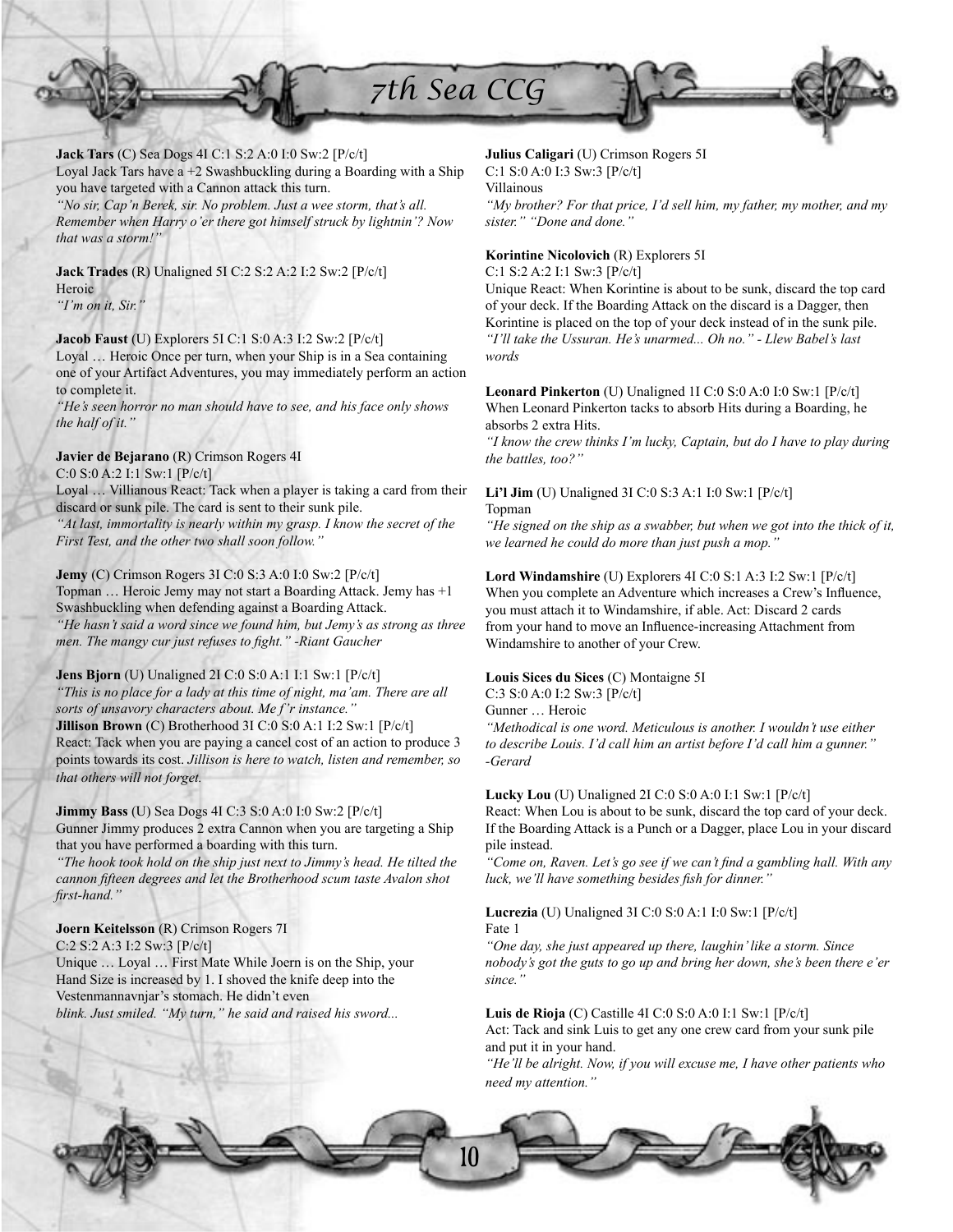

**Mad Mario** (U) Unaligned 3I C:2 S:0 A:0 I:0 Sw:1 [P/c/t] When Mario sinks to absorb Hits, he absorbs 4 extra Hits. *"Spy on this, ya Montaigne bastard!"*

**Maggie Malone** (C) Explorers 3I C:0 S:3 A:1 I:0 Sw:1 [P/c/t] Topman When Maggie tacks to absorb Hits, she absorbs 1 extra Hit, except during Boarding. *McCormic found her on the Isle of Syrneth and gave her his mother's maiden name. The only reminder she has of her heritage are two strange tattoos on the bottom of her feet.*

**Manuel Dejavez** (U) Castille 4I C:1 S:4 A:0 I:0 Sw:2 [P/c/t] Topman React: When Manuel tacks to absorb hits, he absorbs 2 extra Hits, except during a Boarding.

*"He used to be a dancer. Before you laugh, try balancing on a swaying mast without holding onto anything."*

**Margaretta Orduno** (R) Castille 7I C:0 S:0 A:2 I:3 Sw:4 [P/c/t] Unique ... Loyal ... First Mate ... Swordsman +2 (Margaretta inflicts 2 extra hits during Boarding Attacks) Margaretta has +2 Swashbuckling while you have Enrique Orduno in play and tacked. *"Of course I married below my station. Doesn't every woman?"*

**Mark Scars** (R) Unaligned 6I C:4 S:0 A:1 I:1 Sw:2 [P/c/t] Gunner

*"Don't ask him about his scars and tattoos unless you want one yourself." - Grimey Stubbs*

**Marketeers** (C) Unaligned 1I C:0 S:0 A:0 I:1 Sw:1 [P/c/t] No Attachments

*"Right here, Cap'n! Ya lookin' for a crew! Here's the best crew ya'll ever fi nd on the Seven Seas! Hey, where ya goin'?"*

**Maureen Leveque** (U) Montaigne 5I C:2 S:1 A:0 I:1 Sw:2 [P/c/t] React: When a Ship enters this Sea, Maureen may immediately tack to perform a Cannon Attack against that Ship. *She just makes everything on the ship run a little smoother.*

**Michael Fitzhugh** (U) Unaligned 3I C:1 S:1 A:1 I:1 Sw:1 [P/c/t] Villainous When Michael tacks to absorb Hits, he absorbs 1 extra Hit. *"Aye, Cap'n, useful he may be, but how much longer does ya think ya can trust him?"*

### **Michel Rois et Reines** (U) Montaigne 4I

C:0 S:2 A:0 I:2 Sw:2 [P/c/t]

React: Tack when your Ship moves to a different Sea. Target a Sea Attachment in the new Sea. That attachment is discarded. *"Well, that depends, are you referring to the Church Meridian or the Pirate Meridian? The Pirate Meridian is 13 degrees to the east."*

**Mountainous Mike** (U) Unaligned 4I C:0 S:1 A:1 I:0 Sw:3 [P/c/t] You may draw one card when Mountainous Mike to start a Boarding Attack.

*"By the time I finished looking up at 'im, I was too tired to fight, so I bought 'im a drink instead." - Grimey Stubbs*

**Mr. Smythe** (U) Unaligned 3I C:2 S:0 A:0 I:0 Sw:2 [P/c/t] Heroic *"Yes, Sir! How high, Sir?"*

**Needle Nose Nye** (C) Sea Dogs 3I C:1 S:3 A:0 I:1 Sw:1 [P/c/t] Nye may not tack to absorb Hits during Boarding. Nye may be sunk to absorb 1 Hit during Boarding.

*"We calls him that because nobody can pronounce his name 'cept the Cap'n. 'Course, with 'im not speaking Avalon and us not speakin' Castillian, I don't think he knows what it means." - Phelan Cole*

**Otiro** (U) Unaligned 3I C:1 S:0 A:2 I:0 Sw:2 [P/c/t] *"Funny lookin' fella. Could be Crescent, could be from Cathay. Can't say. But he's chasin' somethin', that's for sure."*

# **Padre Alfonso** (R) Castille 4I C:0 S:0 A:1 I:3 Sw:2 [P/c/t]

Unique … Loyal … Holy … Villainous React: Tack after a Crew tacks to absorb Hits. That Crew absorbs zero Hits. *"Goodbye, my son. May Theus receive you and hold you near," the priest intoned, and then plunged his knife into the wounded man's eye.*

# **Padre Esteban** (C) Castille 3I C:2 S:1 A:0 I:0 Sw:2 [P/c/t] Gunner … Holy

*"Let us give thanks to Theus for the lead you are about to receive..."*

**Paule du Paix** (U) Crimson Rogers 4I C:1 S:0 A:2 I:0 Sw:2 [P/c/t] While your Ship is engaged in a Boarding, Paule has  $a + 2$ Swashbuckling.

*Paule carries out vengeance with all the reverance of a priest in prayer. Some men dig two graves before sailing out on the sea of revenge. Paule digs thirty.*

**Pepin** (R) Montaigne 6I C:0 S:0 A:0 I:0 Sw:1 [P/c/t] Unique … Loyal Act: Tack Pepin to untack one of your Crew. *"Pepin may be small, but he's got a heart the size of the Mirror. And that is more than I can say for most of you." -The General*

**Phelan Cole** (U) Sea Dogs 5I C:2 S:3 A:0 I:1 Sw:2 [P/c/t] Topman React: Tack after you suffer Hits in a Boarding to end the Boarding. The other player in the Boarding may cancel this action by tacking 4 Swashbuckling.

*"He's a good man to have when having one's the only thing that will save your neck." -Bloody Bonnie*

### **Phineas Flynn** (U) Unaligned 3I C:0 S:0 A:0 I:0 Sw:2 [P/c/t] Glamour 1

*"I've already been a robber on the road. Time to try being a robber on the waves."*

# **Powder Monkeys** (C) Unaligned 2I C:1 S:0 A:1 I:0 Sw:1 [P/c/t]

No Attachments

*"I don't care if the water's over yer head! Get down there and man them cannons or I'll stick this pistol so far up yur nose yu'll be sneezin' gunpowder for a week!"*

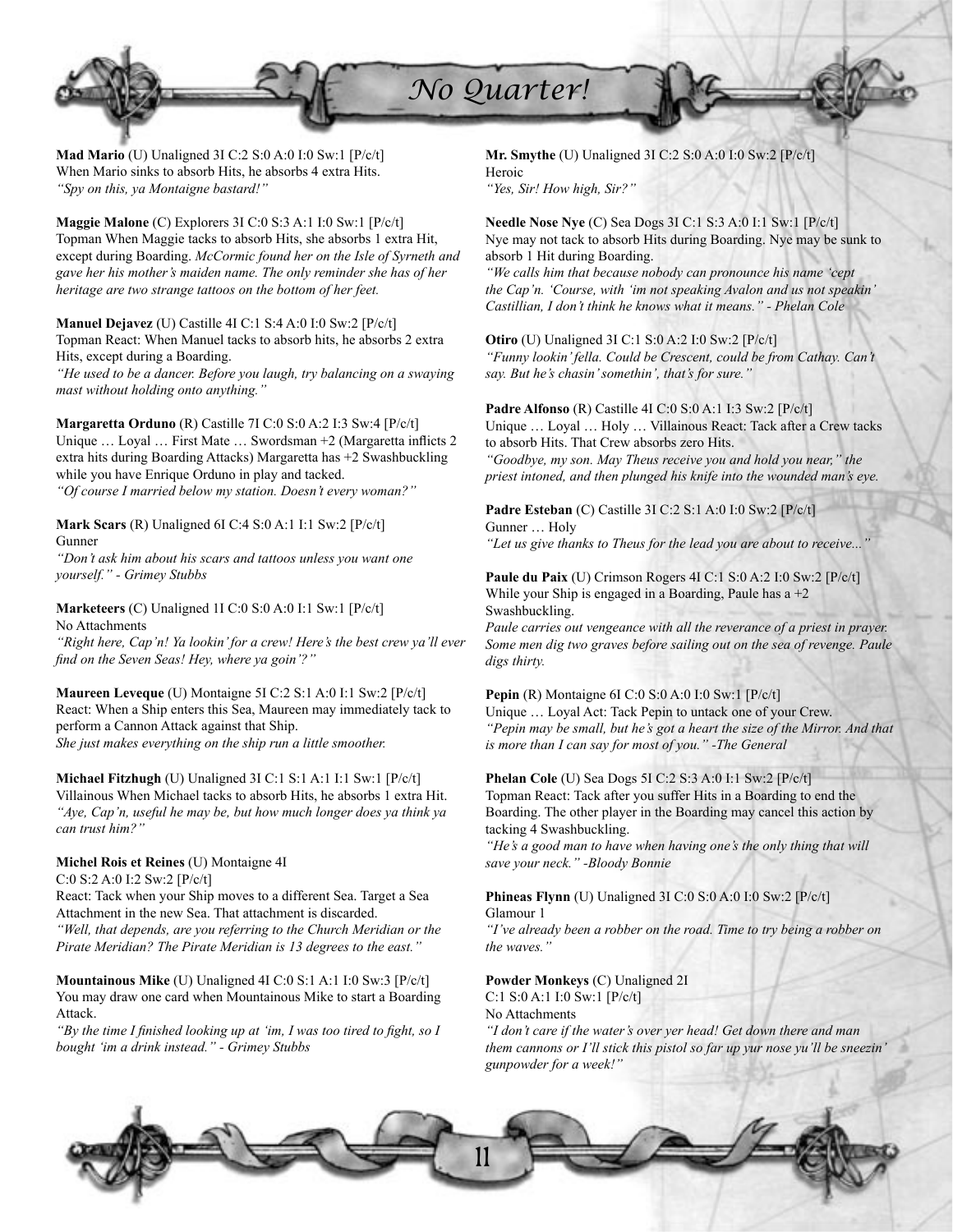

**Rafael de St. Theresa** (C) Crimson Rogers 3I C:1 S:0 A:1 I:1 Sw:2 [P/c/t] Rafael's Boarding Attacks that finish with a Thrust inflict 1 extra Hit.

**Red Scarves** (C) Crimson Rogers 3I C:2 S:0 A:1 I:0 Sw:1 [P/c/t] Loyal … No Attachments When Red Scarves tack to absorb Hits, they absorb 1 extra Hit. *"Look out lads! Reis is lookin' for a new cannon crew!"*

**Reggie Wilcox** (R) Brotherhood 5I C:1 S:1 A:2 I:0 Sw:2 [P/c/t] Act: Tack Reggie and target a Ship in this sea. The target player must tack one of his or her Crew. *"I canno' climb a wall o' glass, Cap'n. No' for free, anyways."*

# **Riant Gaucher** (R) Crimson Rogers 6I

C:1 S:2 A:2 I:2 Sw:2 [P/c/t]

Unique ... Loyal ... Villainous React: When you are paying an influence cost, tack Riant and sink one friendly Crew to produce 5 Influence. *"There's nothing so lovely as the red and white of a man's back flayed open to the bone."*

# **Riggers** (C) Unaligned 2I C:0 S:2 A:0 I:0 Sw:1 [P/c/t]

No Attachments When this Crew tacks to absorb Hits, it absorbs 1 extra Hit, unless your ship is engaged in a Boarding.

*"You take his legs and I'll take his arms." "Blast it, I always get the legs!"*

**Roger Gaffrin** (U) Sea Dogs 5I C:0 S:1 A:0 I:1 Sw:1 [P/c/t] Loyal React: Tack instead of performing a Boarding Attack. Until the end of this Boarding, your Sea Dogs Crew inflict 1 extra Hit during Boarding Attacks.

*"I do not understand why the Avalons insist on having a shantyman aboard. Seems a waste of deck space to me." -The General*

# **Rosa Maria de Barcino** (U) Castille 4I

C:0 S:0 A:3 I:2 Sw:3 [P/c/t] Rosa has +1 Influence while in la Boca. *"Come, come, gentlemen. I am armed, but then again, what could a woman know about using a sword?"*

# **Rosamonde du Montaigne** (C) Montaigne 3I

C:0 S:0 A:0 I:1 Sw:1 [P/c/t] Loyal … No Attachments React: Tack when you tack one of your Crew to produce Influence. That Crew produces 3 extra Influence. *"We are here to ensure I'Empereur's fleet is performing exactly as it ought to be." "A bloody waste of deck space if you ask me," the General grumbled to himself.*

**Samuel Sanderson** (C) Explorers 3I C:0 S:0 A:1 I:1 Sw:2 [P/c/t] When Samuel tacks to absorb Hits, he absorbs 2 extra Hits. "It never hurts to *improvise a bit during a fight.*"

**Samuel Smitts** (C) Crimson Rogers 4I C:3 S:0 A:0 I:0 Sw:2 [P/c/t] Gunner Samuel uses his Cannon skill instead of his Swashbuckling when inflicting Hits in a Boarding Attack.

*Long ago, Smitts tried to steal a pearl from Reis' treasure trove. When the Captain caught him, he let him keep it.*

**Sandoval's Guard** (C) Castille 3I C:1 S:1 A:1 I:0 Sw:3 [P/c/t] Loyal … No Attachments

*"Steel is the best sword. Honor is the best shield."*

**Scott Jay** (R) Unaligned 6I C:0 S:0 A:4 I:0 Sw:3 [P/c/t] React: When you are paying an Influence cost, once per turn, you may discard 2 cards from your hand to produce 2 Influence. *He used to collect artifacts for the Explorers. Now he collects Guilders for the highest bidder.*

**Sean McCorley** (U) Brotherhood 5I C:1 S:0 A:3 I:0 Sw:3 [P/c/t] Heroic ... Swordsman +1 (Sean inflicts 1 extra Hit during Boarding Attacks)

*"Don' take it so seriously, lad. We all gonna die someday. It ain't the when that matters... it's the how."*

**Shellbacks** (C) Unaligned 2I C:0 S:0 A:2 I:0 Sw:1 [P/c/t] No Attachments

*"Soft me lads! This cove has claimed better men than us."*

**Sidney** (U) Unaligned 3I C:0 S:1 A:0 I:0 Sw:1 [P/c/t] Porte 1

*"Half-breed," Timothy sneered at him. Sidney smiled. "Sometimes, a little is just enough."*

**Slippery Sal** (U) Unaligned 2I C:2 S:0 A:0 I:0 Sw:1 [P/c/t] Villainous … No Attachments Sal counts as two crew against your crew maximum.

*"How was I suppose to know the powder monkeys were down there?"*

**Solomon Sails** (U) Unaligned 3I C:0 S:3 A:0 I:0 Sw:1 [P/c/t] React: When Solomon sinks to absorb Hits, he absorbs 4 extra Hits. *"Aye, it's me real name. Me grandfather's name in fact. Ain't it funny how fate works out?"*

**The Calloways** (U) Explorers 5I C:0 S:0 A:2 I:3 Sw:2 [P/c/t] React: Tact immediately after you have put an Artifact Adventure into play. Move your Ship 1 Sea closer to the Adventure.

*Vincent and Rose were both born on an Explorer ship, they met on an Explorer ship, got married on an Explorer ship and they'll probably die on an Explorer ship.*

# **Thom Brunner** (C) Brotherhood 4I C:3 S:0 A:1 I:0 Sw:2 [P/c/t] Gunner

*"No sir, Captain Allende, sir. I don't mind the small quarters at all. More room here than in my cell back on the island, that's for certain."*

**Thomas Metzger** (U) Unaligned 5I C:2 S:0 A:3 I:1 Sw:3 [P/c/t] Thomas' Punch Attacks inflict 2 extra Hits. *I used to be Thomas Zahnarzt, but I had it changed.*

12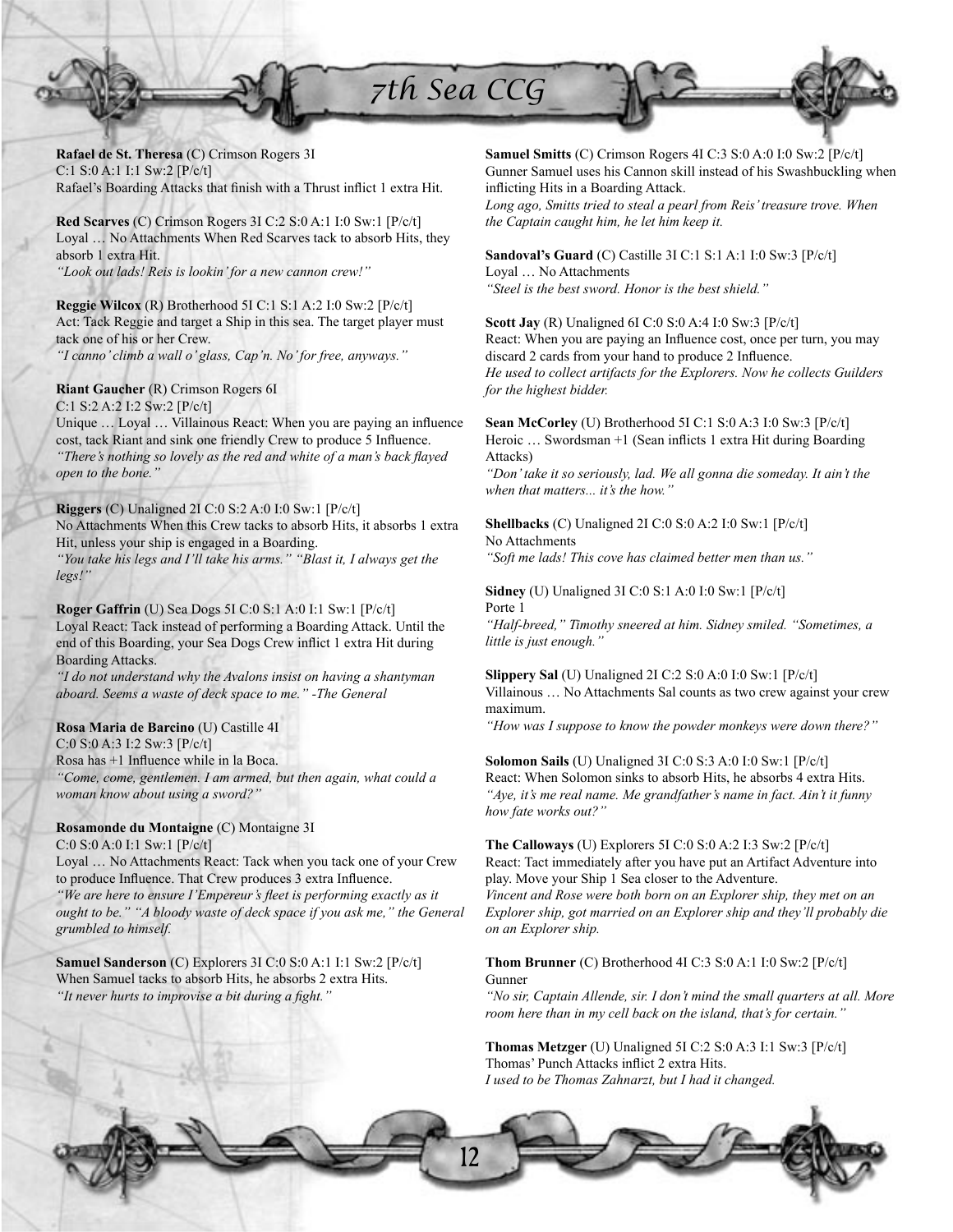

**Timothy le Beau** (R) Montaigne 7I C:0 S:0 A:0 I:2 Sw:2 [P/c/t] Unique … Loyal … Porte 1 Act: Tack Timothy and target a Ship. Timothy inflicts 1 Hit on that Ship.

*"Are you sure you were able to drop that penny into the Captain's pocket, Pepin?" The boy nodded. Timothy grinned and rubbed his bloody hands together.*

# **Tom Toblin** (U) Sea Dogs 5I C:1 S:2 A:1 I:1 Sw:2 [P/c/t]

While Tom is in play, your item Attachments have their Influence costs reduced by 1 (minimum 0).

*"Tom" is hiding behind her dead brother's name until she's ready to bring the bastard who killed him to justice.*

**Two-Toe Terrence** (C) Unaligned 1I C:0 S:1 A:0 I:0 Sw:1 [P/c/t] No Attachments

*"Nah, I'm all right. Just lost me footin', that's all. Give me a moment to catch me breath, and I'll be right back up in the riggin' where I belongs."*

### **Velik** (U) Brotherhood 6I C:2 S:2 A:3 I:1 Sw:3 [P/c/t]

Heroic React: Tack when a card with the Weather trait is targeting one of your cards. That action is canceled.

*"No magic, my Captain. Just a little miracle. Glad you appreciate it."*

**Vincent Rochester** (C) Unaligned 3I C:2 S:0 A:1 I:0 Sw:2 [P/c/t] No Attachments

*"Get back ta work an' keep yur hands out o' the powder!"*

**Warren Abbotsford** (U) Explorers 4I C:1 S:0 A:1 I:0 Sw:2 [P/c/t] Villainous Act: Tack to inflict 3 Hits on a Ship in this Sea. Discard the top card of your deck - Warren is sunk if the Boarding Attack on the discard is a Punch.

"You never know what you're gonna find in those ruins. Look at these *humming marbles, for... oops."*

# **Wee Willy** (R) Explorers 5I C:3 S:0 A:1 I:0 Sw:1 [P/c/t]

Unique … Gunner … Loyal React: When Wee Willy tacks to conduct a cannon attack, discard the top card of your deck. If the boarding attack on the discard is a Slash, this cannon inflicts 3 extra hits.

"Are you sure that's gonna fit in the cannon?" "Trust me. Just cover *your eyes when we fire it.*"

### **Wilhelm Dunst** (R) Unaligned 4I C:0 S:0 A:3 I:1 Sw:3 [P/c/t] Heroic … Holy

*"Don't tell me how to fight. I've killed more men than you have thoughts in your little head."*

**William Fodd** (U) Brotherhood 4I C:0 S:3 A:2 I:0 Sw:1 [P/c/t] Topman When William tacks to absorb Hits from a Cannon Attack, he absorbs 2 extra Hits.

"I ne'er seen anything like it. The cannon shot flies by his head and he *just don't seem to notice."*

**William Toss** (C) Sea Dogs 4I C:0 S:1 A:1 I:2 Sw:3 [P/c/t] *I looked at the double-headed coin and smiled. "Heads, of course." It landed in his hands and we both looked. "Sorry, pal. I'll take that purse now."*

# Adventures

### **Across the Mirror** (C) [T/c/s]

1 Sea Away To complete: Tack 3 Adventuring (2 if completed in the Mirror). Crew Attachment: +3 Adventuring.

*"I ain't gonna lie ta ya. It's one long haul across the Mirror, boys. But once we get to the other side, there's enough gold ta buy ya all crowns and women whowill treat ya like kings!"*

### **Ancient Maps** (R) [T/c/s]

Unique … 3 Seas Away To complete: Tack 18 Adventuring (10 if completed in Frothing Sea). Artifact Captain Attachment: Act: Tack the Maps to draw a card.

*"These maps are everything I could've hoped for and more. They tell me where to look for the keys to the Three Tests..." -Javier de Bejarano*

### **Avalon Noble** (C) [T/c/s]

1 Sea Away To Complete: Tack 3 Adventuring (2 if completed in Frothing Sea) Crew Attachment: +3 Adventuring *"I need you to take this to the Emperuer of Montaigne, and the Queen mustn't hear one word of it."*

### **Barrels of Beer** (C) [T/c/s]

1 Sea Away … Goods Adventure To Complete: Tack 3 Adventuring (2 if completed in La Boca) Crew Attachment: +2 Influence *"Yes, Sir. I was just gettin' to that, Sir."*

# **Bjornsson's Horn** (R) [T/c/s]

Unique … 3 Seas Away To complete: Tack 17 Adventuring (10 if completed in Trade Sea). Artifact Captain Attachment: React: Tack your Captain and discard the horn instead of performing a Boarding Attack. Untack all of your Crew (including your Captain).

# **Bolts of Fine Cloth** (C) [T/c/s]

1 Sea Away … Goods Adventure To complete: Tack 3 Adventuring (2 if completed in Frothing Sea). Crew Attachment: +2 Influence. *"Finer cloth you'll never see, m'lady. I had it shipped in from Cathay just this week, and my supplies are running short already."*

### **Casks of Fine Wine** (C) [T/c/s]

1 Sea Away … Goods Adventure To Complete: Tack 3 Adventuring (2 if completed in Trade Sea). Crew Attachment: +2 Influence *"Blimey, Mitchell! This is the best wine we've ever guarded."*

# **Castillian Merchant Ship** (C) [T/c/s]

1 Sea Away To Complete: Tack 3 Adventuring (2 if completed in the Forbidden Sea). Crew Attachment: +3 Cannon "Let's have us a toast in memory of them fine men... and the fine wine *they left behind!"*

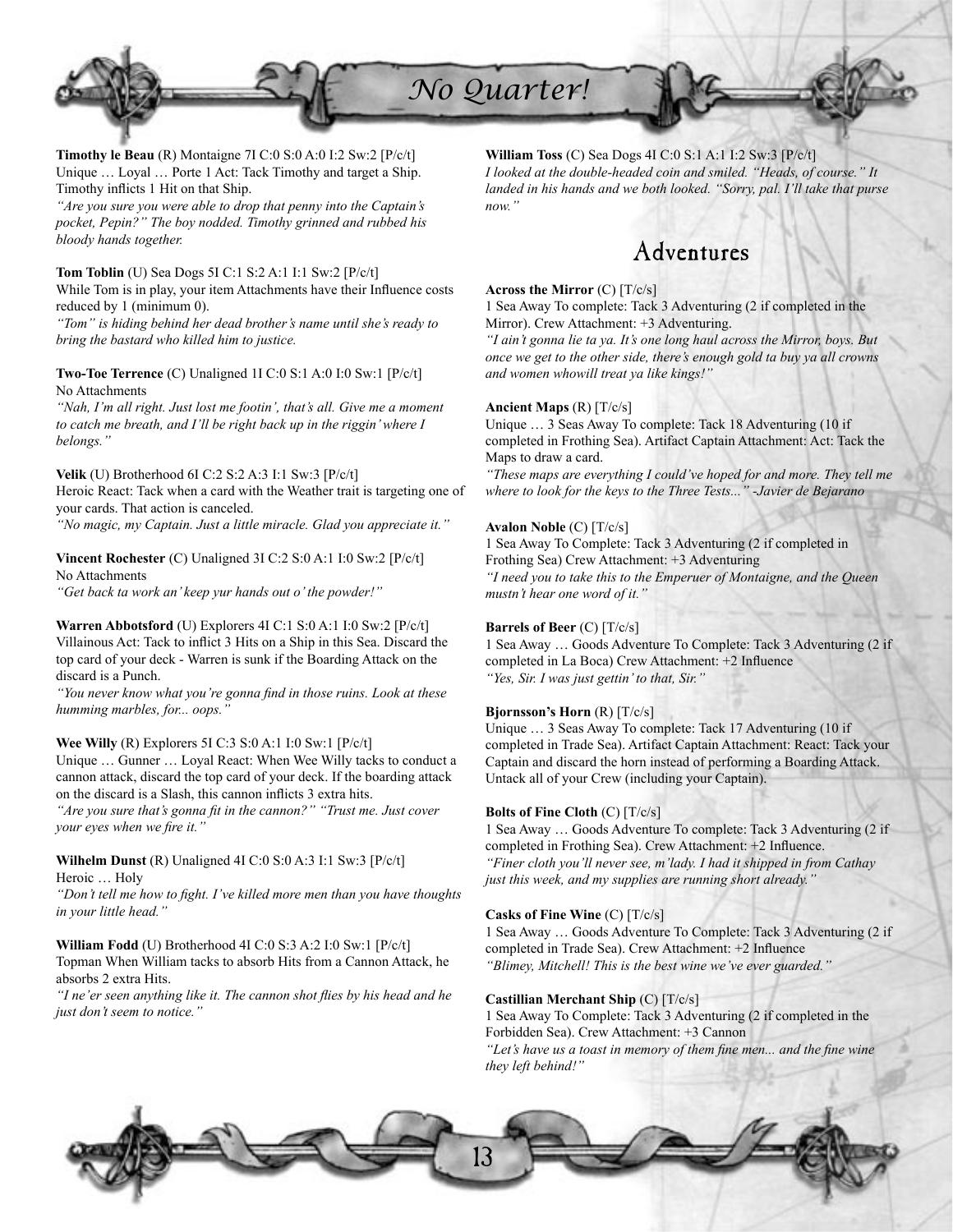



1 Sea Away To Complete: Tack 4 Adventuring (3 if completed in LaBoca). Crew Attachment: +1 Swashbuckling. This Crew inflicts 2 extra Hits during Boarding Attacks.

*"No! No! Stop! If you cannot master the song you will never master the blade. Begin again!"*

# **Crashing Seas** (C) [T/c/s]

1 Sea Away To complete: Tack 3 Adventuring (2 if completed in Frothing Sea). Crew Attachment: +3 Sailing. *"One minute he was there, standin' next to me. The next, Mother Ocean had him, and all I could do was thank her for not takin' me with him."*

### **Cutlass of Command** (U) [T/c/s]

Unique … 3 Seas Away To complete: Tack 12 Adventuring (6 if completed in Forbidden Sea). Artifact Captain Attachment: +2 Cannon, +2 Sailing, +2 Adventuring, +2 Influence, +2 Swashbuckling *"Somehow, the cutlass just seemed "realer" than everything else. It's silly, I know, but I can't explain it any other way."*

### **Eisen Cannons** (C) [T/c/s]

1 Sea Away To Complete: Tack 3 Adventuring (2 if completed in Frothing Sea). Item … Crew Attachment: +3 Cannon *"She ain't made o' that Eisen steel, but she's Eisen design from head to toe and that's good enough for me."*

### **Forbidden Delicacies** (C) [T/c/s]

1 Sea Away … Goods Adventure To complete: Tack 3 Adventuring (2 if completed in the Mirror). Crew Attachment:  $+2$  Influence. *"Yurgh! I can see why they're forbidden."*

### **Franzini's Lost Notebooks** (C) [T/c/s]

1 Sea Away To complete: Tack 3 Adventuring (2 if completed in la Boca). Item Crew Attachment: +3 Adventuring. *"She painted to ease her loneliness, but she invented to ease her guilt."*

### **From the Depths** (R) [T/c/s]

2 Seas Away To complete: Tack 7 Adventuring (5 if completed in Trade Sea) Crew Attachment: +5 Cannon *"Take that, ya varmint!"*

### **Ivory Spyglass** (R) [T/c/s]

2 Seas Away To Complete: Tack 15 Adventuring (8 if completed in La Boca). Unique … Artifact Captain Attachment: +3 Sailing Your Hand Size is increased by 2 while the Spyglass is attached to your Captain. *Not only did the spyglass show its owner the future - it showed him several likely futures.*

### **Keel of Rowan Wood** (R) [T/c/s]

1 Sea Away To complete: Tack 6 Adventuring (4 if completed in Trade Sea). Item Crew Attachment: +3 Influence *"I don' care what the Cap'n did to get it, that Sidhe wood smells... like* 

*blood."*

# **Lady Katerina** (C) [T/c/s]

1 Sea Away To complete: Tack 3 Adventuring (2 if completed in the Mirror). Crew Attachment: +1 Swashbuckling. This Crew inflicts 1 extra Hit during Boarding Attacks.

*"Take this to the general Montegue. And don't let anyone see you leave."*

### **Mordekai's Casket** (U) [T/c/s]

1 Sea Away To Complete: Tack 4 Adventure (3 if completed in the Mirror) Item Crew Attachment +1 Swashbuckling. This Crew inflicts 2 extra Hits during Boarding Attacks.

*"What's in it?" I asked. "You don't want to know," responded the Kire.*

### **Passionate Duel** (U) [T/c/s]

1 Sea Away To Complete: Tack 6 Adventuring (4 if completed in Forbidden Sea) Crew Attachment: +2 Swashbuckling. This Crew inflicts 1 extra Hit during Boarding Attacks.

*"You duel divinely, my dear. Let us put our swords away and try a different kind of duel."*

### **Raze the Village** (C) [T/c/s]

1 Sea Away To Complete: Tack 3 Adventuring (2 if completed in Forbidden Sea). Crew Attachment: +1 Swashbuckling. This Crew inflicts 1 extra Hit during Boarding Attacks.

*"Today we have collected only a few of the blood debts the Vendel owe us. Soon enough, the merchants will pay in full."*

# **Rose & Cross Apprentice** (C) [T/c/s]

1 Sea Away To Complete: Tack 3 Adventuring (2 if completed in the Frothing Sea) Crew Attachment: +1 Swashbuckling. This Crew inflicts 1 extra Hit during Boarding Attacks.

### **Sails of Wind** (R) [T/c/s]

Unique … 3 Seas Away To Complete: Tack 15 Adventuring (8 if completed in the Mirror). Artifact Captain Attachment: React: Tack Sails of Wind after your Ship has moved to an adjacent Sea to move again at no cost.

# **Save the Princess** (C) [T/c/s]

1 Sea Away To Complete: Tack 3 Adventuring (2 if completed in Frothing Sea). Crew Attachment: +3 Adventuring *"Aye, an' when yur done payin' us for savin' her, that'll be doubly true!"*

### **Scraping the Bottom** (U) [T/c/s]

1 Sea Away To complete: Tack 6 Adventuring (4 if completed in Forbidden Sea). Crew Attachment: +4 Adventuring. *"Oh no. Hard tack and water again!" - Mortimer Snuff*

### **Sidhe Sails** (U) [T/c/s]

1 Sea Away To complete: Tack 6 Adventuring (4 if completed in Trade Sea). Crew Attachment: +4 Sailing.

*"I don't know how the Captain got those sails from the Sidhe, and I don't want to know, neither. Some things you're just better off not knowing."*

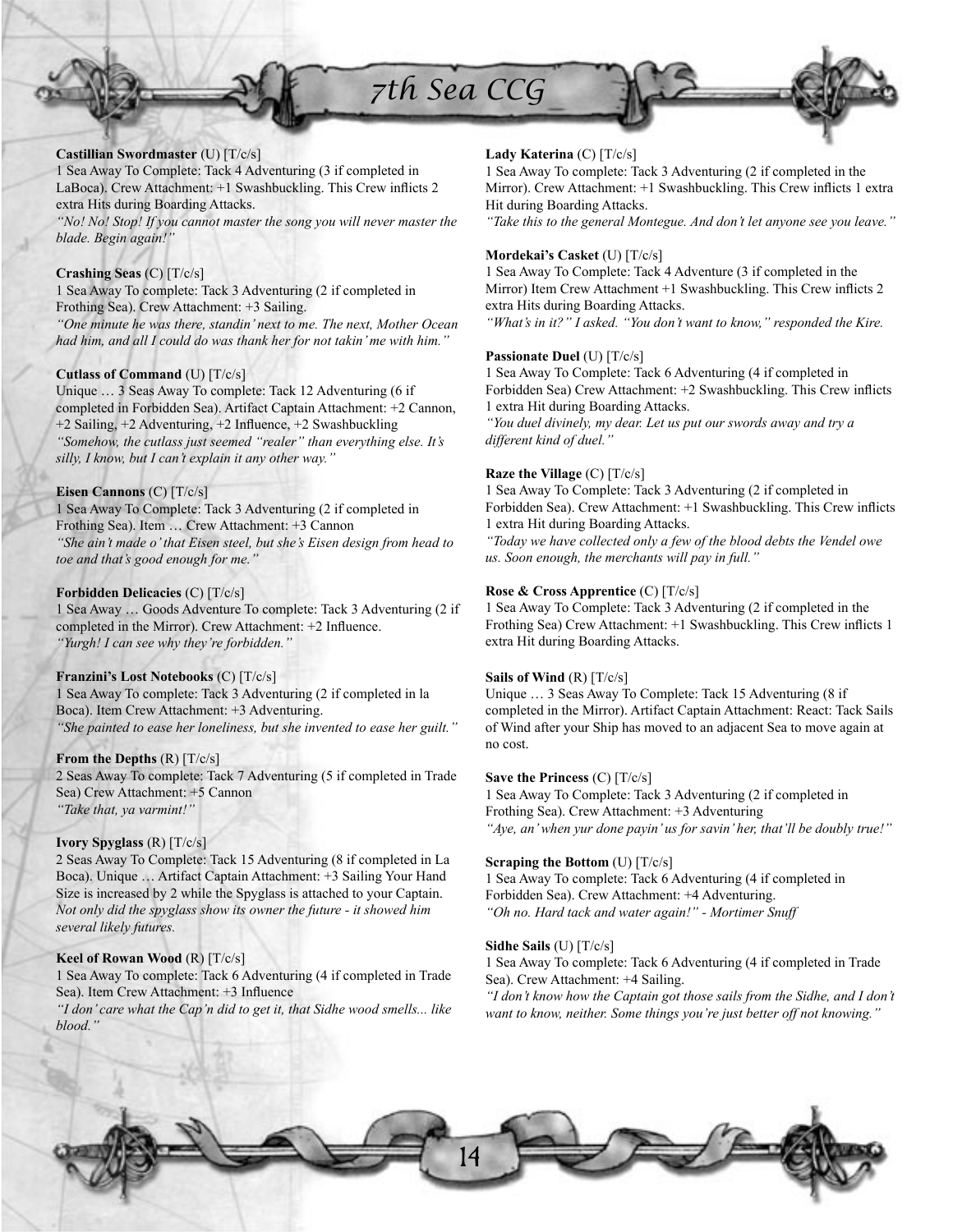

### **Sinking of the Swan** (C) [T/c/s]

1 Sea Away To Complete: Tack 3 Adventuring (2 if completed in La Boca). Crew Attachment: +3 Cannon *"YOU tell the Empereur the ship cannot sail if it is made of gold. I* 

*already upset him this morning, and I haven't even talked to him yet."*

### **Stolen Guns** (U) [T/c/s]

2 Seas Away … Goods Adventure To complete: Tack 4 Adventuring (3 if completed in Frothing Sea). Crew Attachment:  $+3$  Influence *They ain't stolen, they be salvage! The ship we got 'em from was sinkin'!*

### **Storms Make Sailors** (C) [T/c/s]

Location: 1 Sea Away To Complete: Tack 3 Adventuring (2 if completed in Trade Sea). Crew Attachment: +1 Swashbuckling. This Crew inflicts 1 extra Hit during Boarding Attacks. *"Storms make men and break boys." -Sailor Proverb*

### **The Ocean's Teeth** (R) [T/c/s]

2 Seas Away To complete: Tack 7 Adventuring (5 if completed in Trade Sea). Crew Attachment: +5 Adventuring *The northern islands of the Vestenmannavnjar hold more dangers than just mermaids.*

### **Ussuran Pelts** (C) [T/c/s]

1 Sea Away … Goods Adventure To Complete: Tack 3 Adventuring (2 if completed on the Forbidden Sea). Crew Attachment: +2 Influence. *We don't know who skinned 'em, and we don't care... even if there are twelve foot bears showin' up in e'ery port we dock.*

### **Vodacce Valuables** (U) [T/c/s]

2 Seas Away To complete: Tack 4 Adventuring (3 if completed in the Forbidden Sea). Crew Attachment: +3 Influence

*"So I said to Jones, 'Why split it two ways when one will do?' and pulled the trigger. Poor old gullible Jones. He actually thought I meant to share."*

### **We Need Us an Ussuran Gunner** (U) [T/c/s]

2 Seas Away To Complete: Tack 4 Adventuring (3 if completed in The Mirror). Crew Attachment: +4 Cannon *"But sir, how're we gonna feed 'im?"*

### **Wind at Your Back** (C) [T/c/s]

1 Sea Away To complete: Tack 3 Adventuring (2 if completed in the Mirror). Crew Attachment: +3 Sailing. *"The old man claimed he could taste the wind. Sounds like that rune nonsense to me." - Bjorn Brind*

### **Winds of Fate** (C) [T/c/s]

Location: 1 Sea Away To Complete: Tack 3 Adventuring (2 if completed in La Boca). Crew Attachment: +3 Sailing *"West," the fate witch whispered. "We are meant to go west." The Captain nodded. "Right," he said, not even bothering to ask her why.*

### **Wreckers** (R) [T/c/s]

2 Seas Away To complete: Tack 7 Adventuring (5 if completed in the Forbidden Sea). Crew Attachment: +5 Sailing

*"Thank the Prophets for that lighthouse," muttered Simon the bosun. Just then, it winked out, leaving us at the mercy of the rocks.*

# Attachments

### **"Take No Prisoners!"** (U) - [C/d/s]

Crimson Roger Ship Attachment You must sink one of your Crew when you put Take No Prisoners! into play. React: Tack Take No Prisoners and one of your Crimson Roger Crew instead of making a Boarding Attack. Target a Crew on the opposing Ship other than their Captain who has a Swashbuckling less than 3. Discard the target Crew. *"Did I stutter?" -Reis*

### **Asprey** (C) 2In [C/d/s]

React: Discard Asprey instead of performing a Boarding Attack. Inflict 3 hits to the other Ship in the Boarding.

"Huh? Wh-what? What in the Creator's name... Arrggh! Get it off! Get it *off!" "Chimey always had that effect on people."*

### **Augusto Rodriguez** (C) 2Ad [C/d/s]

This Sea Attachment Any player in this Sea may sink Augusto by tacking 3 Swashbuckling as an action. The Influence costs of Crew Attachments you are putting into play are decreased by 2 while you are in this Sea. *"If you need it, he has it. Of course, the price fluctuates according to your need..." - J. Berek*

### **Avoid Fate** (R) - [C/d/s]

Crew Attachment … Fate 1 Knack React: Tack Avoid Fate when suffering Hits. The number of Hits you are suffering is reduced by this Crew's Fate.

*"Guess a kiss goodbye from Mom wasn't such a bad idea." - Pasquale Villachonze*

### **Billy Bones** (U) - [C/d/s]

Opponent's Ship Attachment Billy Counts as one Crew against the crew maximum of the Ship he's attached to. Any player in the same Sea may tack 2 Swashbuckling as an action to sink Billy.

*"Hiding deep in the shadows of the hold, Billy sneaks whatever food he*  can, waiting for the day he finds the man who took his life away.'

### **Broken Compass Inn** (C) 2Ad [C/d/s]

This Sea Attachment Any player may sink the Inn by tacking 3 Adventuring as an action. React: Tack when you are in this Sea and paying an Influence cost to produce 1 Influence.

*"The ship went down and e'ery man did drown and die." "Well, if ya'll died then it must be true!"*

### **Captain's Quarters** (R) 2In [C/d/s]

Captain Attachment … Unique Act: Discard Captain's Quarters to draw two cards.

*"I saw the Cap'n and he were lookin' o'er charts." "What manner of charts?" "Maps, really. Maps of Montaigne."*

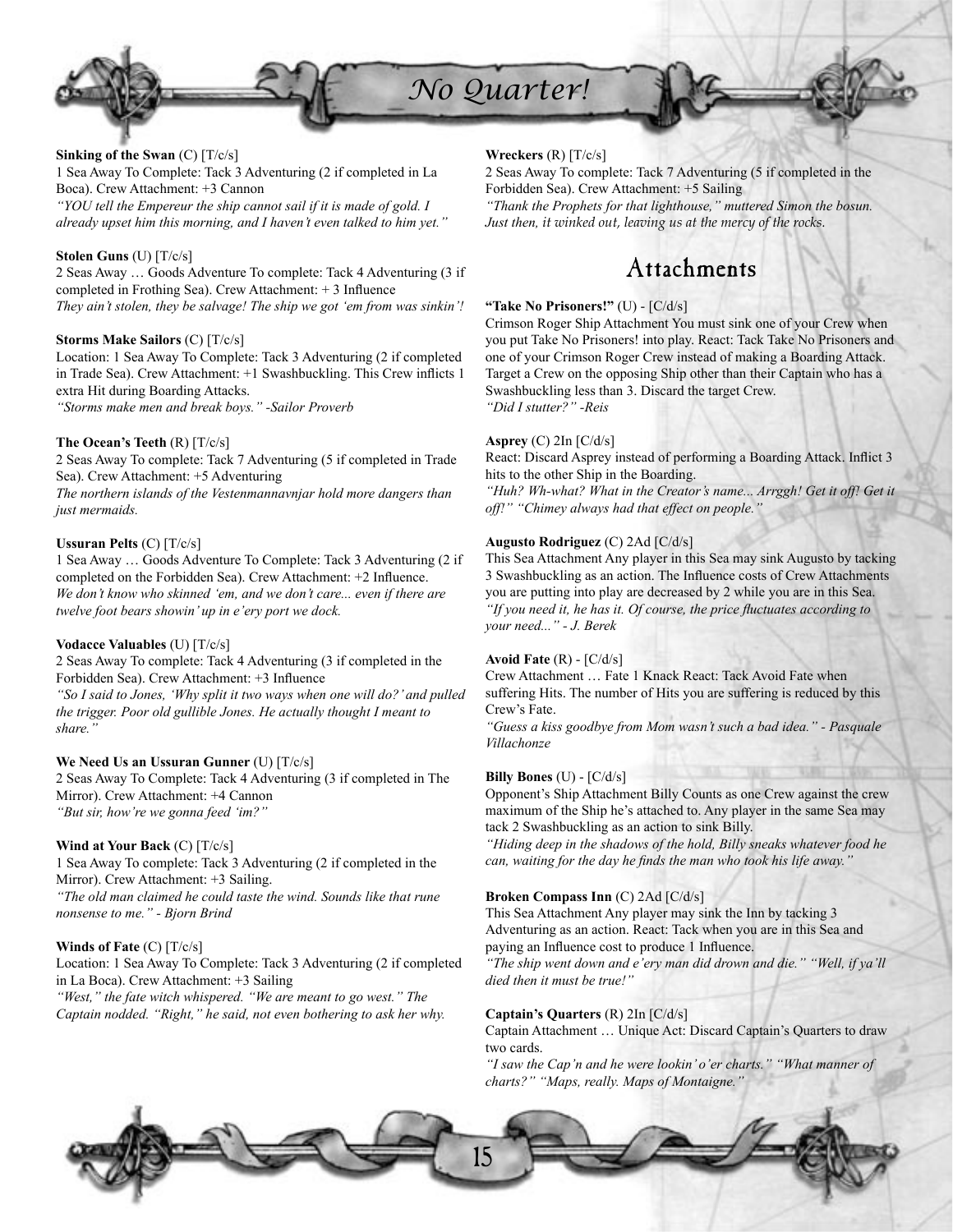

Villainous Crew Attachment … Item React: Tack Cat O' Nine Tails when another of your Crew is tacking to produce skill points. That Crew produces 3 extra skill points, and then the Crew is discarded. *"I don't think you men are trying very hard." - Riant Gaucher*

# **Charter** (F) - [C/d/s]

Explorer Captain Attachment … Unique … Letter of Marque You may not put this card into play unless you have 3 completed Adventures in play. All completed Adventures you have in play that provide skill bonuses give an additional +1 to the appropriate Skill.

# **Confusion** (R) - [C/d/s]

Crew Attachment … Glamour 1 Knack (May only be attached to a Crew with Glamour of 1 or more.) React: Discard Confusion immediately after a player pays their Ship's Move Cost. Reduce the Sailing that player produced by one. That player may continue to produce Sailing. If the cost of the action is not paid, it is canceled.

# **Constitution** (F) - [C/d/s]

Brotherhood Captain Attachment … Unique … Letter of Marque You must tack two of your Brotherhood Crew to put this card into play. React: Tack the Constitution when you are paying an Influence cost for hiring a Brotherhood Crew to produce 2 Influence.

*"So I swear," he whispered, cut his hand, and let his blood drip into the cup. Then, he signed his name with his blood and the blood of his new brothers.*

### **Cutlass** (C) 6Ad [C/d/s]

Crew Attachment ... Item This Crew inflicts 2 extra Hits during Boarding Attacks. *"Why use your bare hands when Theus gave us steel?"*

# **Fate's Blessing** (R) - [C/d/s]

Crew Attachment … Fate 1 Knack (May only be attached to a Crew with a Fate of 1 or more) React: Tack Fate's Blessing when you are suffering Hits during Boarding. You suffer 2 fewer Hits. Pasquale felt the strands stretch as he turned to the Montaigne Swordsmen. *"Now I am ready, Signore."*

# **Fine Galley** (C) 2In [C/d/s]

Ship Attachment Fine Galley counts as one Crew toward your crew maximum. React: Tack Fine Galley when a Crew tacks for a skill. That Crew produces 1 extra point of the skill. *"Nothing raises a crew's spirits like a good hot meal."*

### **Flashing Swords Inn** (U) 3Sw [C/d/s]

This Sea Attachment Any player in this Sea may sink the Inn by tacking 3 Swashbuckling as an action. Act: Tack the Inn to target a Heroic Crew in this Sea. Tack that Crew.

*"Ya shouldn't ha' done that, mister."*

# **Galleon of the Treasure Fleet** (C) 2Sa [C/d/s]

This Sea Attachment Any player in this Sea may sink the Galleon by tacking 4 Influence as an action. When you are paying an Influence cost in this Sea, you may tack 3 Cannon to produce 1 Influence. *"There be good pickin's in these waters, men. Mayhaps we'll stay awhile."*

# **Glamour Knowledge** (R) - [C/d/s]

Crew Attachment … Glamour Knack (May only be attached to a Crew with Glamour) +1 Glamour

*"There's a reason the oldest stories are the greatest stories: they contain the secrets of the universe." - Jillison Brown*

### **Glimpse of the Skein** (R) - [C/d/s]

Crew Attachment … Fate Knack (May only be attached to a Crew with Fate) +1 Fate

*Sometimes, a Fate Witch sees not just single strands, but the entire webwork. Some are enlightened by the experience. Others are not so lucky.*

# **Good King Sandoval** (R) 2In [C/d/s]

Castille Captain Attachment … Unique … Patron React: Tack King Sandoval when you are paying an Influence cost to put a Castille Crew into play. King Sandoval produces 2 Influence.

*"I never wanted to be King," Sandoval said. El Vago bowed. "That is a perfect place to start, your majesty."*

# **Grappling Gun** (R) 4In [C/d/s]

Crew Attachment Item Tack the Grappling Gun when you enter a Boarding to untack this crew.

*"Let's go for a swim, shall we? On second thought, why don't you go without me?"*

# **Hammocks** (R) 5In [C/d/s]

Ship Attachment Unique The Ship's Crew Maximum is increased by 2. *"I can't sleep here! What if we get in a fight?" The bosun smiled. "You'll* be the first to know."

# **Here There Be Monsters** (U) 3Ad [C/d/s]

This Sea Attachment Any Player in this Sea may Sink Here There Be Monsters by tacking 4 Cannon as an action. Act: Tack Here There Be Monsters and target a ship in this sea to inflict 3 Hits on a Ship in this Sea.

*"Ya caught somethin' big there, lad. What might it... Sweet St. Rogers, cut the nets!!!"*

### **Hidden Knife** (U) 6Sw [C/d/s]

Villainous Crew Attachment ... Item This Crew inflicts 2 extra Hits during Boarding Attacks.

"A flick of his wrists, and I suddenly found myself facing a man *armed with two knives. It was right then that I remembered a pressing engagement I had elsewhere." - Grimey Stubbs*

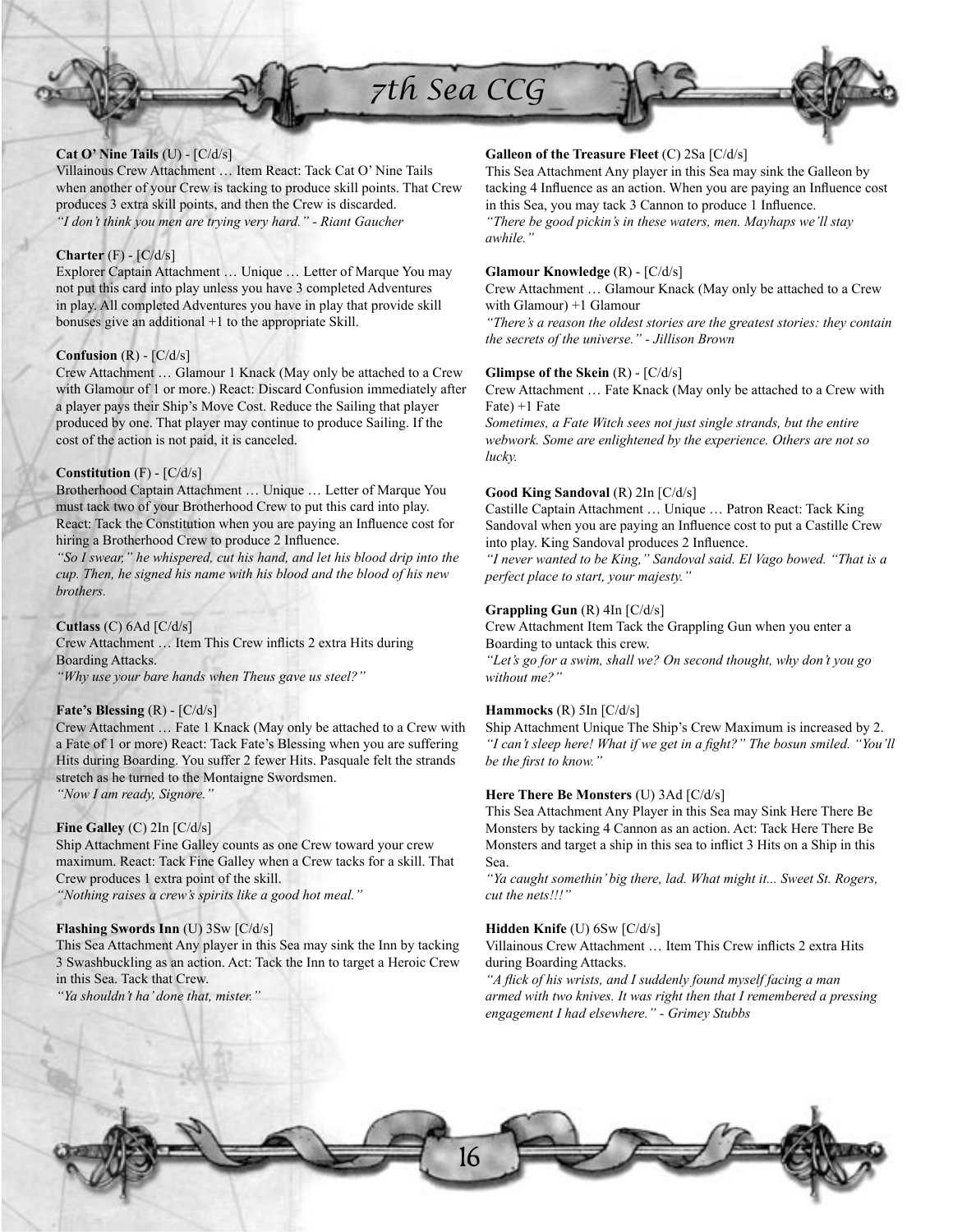

*No Quarter!*

# **Letter of Marque** (F) - [C/d/s]

Sea Dog Captain Attachment … Unique … Letter of Marque You must discard two cards from your hand to put this card in play. Act: Tack the Letter of Marque to draw a card.

*"Received it from the Queen herself, he did. Seen it wit' me own two eyes. Why, it was a sight worth seein' a hundred times."*

# **Mad Jack O'Bannon** (R) - [C/d/s]

This Sea Attachment … Unique Any player in this Sea may sink Mad Jack by tacking 2 Adventuring as an action. Act: Tack while your Ship is in this Sea. You suffer 5 Hits. Draw a card.

*"Do you trust him?" Allende asked. McCorley shook his head. "I trust him to be the O'Bannon and nothing more."*

# **Master Gunner** (C) 3In [C/d/s]

Crew Attachment +1 Cannon *"No! No! No! You'll get yur head blown clean off if you don't pay... Oh well. He weren't learnin' anyway."*

### **Master of the Tops** (C) 3In [C/d/s]

Crew Attachment +1 Sailing *"He climbs like a spider, weaving a web to catch the wind."*

### **Montaigne Puzzle Sword** (U) 2In [C/d/s]

Montaigne Crew Attachment … Item A Crew may not have more than one Montaigne Puzzle Sword Attached. React: Tack the Montaigne Puzzle Sword when this Crew plays a card for a Boarding Attack. The other player in this Boarding must discard one card from their hand.

# **Montaigne Valet** (C) 3In [C/d/s]

Crew Attachment +1 Influence

*"Would you like the d'Aubertaigne or the d'Auntaigne this morning, sir?"*

### **Mr. Briggs** (R) 3In [C/d/s]

Captain Attachment Unique React: When you are suffering Hits from a Boarding Attack, sink Mr. Briggs to absorb all of the Hits. *"They surrender? What do you think Mr. Briggs?" "Awk! Kill 'em all! Kill 'em all!" "You heard what he said, boys. Kill 'em all!"*

# **Musketeers** (C) 4In [C/d/s]

Crew Attachment +1 Swashbuckling

"Giving young Willie here a hard time, Smithers?" the first one asked. *"You wouldn't be so bold if you didn't have a sword." "Or a collar," said the second. "Or a hat," said the third. "Or pants..."*

# **Naval Sanction** (F) - [C/d/s]

Castille Captain Attachment … Unique … Letter of Marque You may not put this card into play unless you have started one or more Boardings this game. While Naval Sanction is in play, your Crew each inflict 1 extra Hit during Boarding Attacks.

*"Soon, we will strike back at Montaigne, and reclaim our land." - Esteban Verdugo*

# **Only Two Came Out** (U) - [C/d/s]

Explorer Captain Attachment You may only put Only Two Came Out into play if you have one or more completed Artifact adventures in play. React: Tack Only Two Came Out when you are paying an Influence Cost to produce 3 Influence. *Ten of us went in...*

### **Peek at the Future** (R) - [C/d/s]

Crew Attachment … Fate 2 Knack (May only be attached to a Crew with Fate of 2 or more) Act: Tack this Crew to look at the top five cards of your deck. You may discard any or all those cards. Return the remaining cards to the top of your deck in any order.

*"Hmm," she whispered. "What? What?" I asked. She smiled. "Oh. Nothing. Nothing at all."*

### **Persuasion** (R) - [C/d/s]

Crew Attachment … Glamour 1 Knack (May only be attached to a Crew with a Glamour of 1 or more) React: Tack Persuasion when you tack a Crew to produce Influence. That Crew produces 1 extra Influence. *"There's two kinds of persuasion on the Black Dawn. I prefer Celedoine's to McGee's any day o' the week." - Phelan Cole*

### **Port Master (R) 5In [C/d/s]**

Brotherhood Captain Attachment … Unique … Patron Act: Tack this Crew to untack one of your other Crew.

*"Thirty Guilders, eh? well then, lad. I know just the place you are lookin' for."*

### **Porte Knowledge** (R) - [C/d/s]

Crew Attachment … Porte Knack (May only be attached to a Crew with Porte) +1 Porte

*"There are always darker bargains to be made..."*

# **Porte Ward** (R) - [C/d/s]

Crew Attachment … Porte 1 Knack (May only be attached to a Crew with Porte of 1 or more) React: Tack Porte Ward when a player plays a Boarding Attack card during a Boarding with your Ship. That card is discarded without effect. That player may draw a card, then play a new card for their Boarding Attack.

### **Queen Elaine** (R) 5In [C/d/s]

Sea Dogs Captain Attachment … Unique … Patron React: Sink Queen Elaine immediately after you perform an action. You may perform another action immediately after this one.

*"Avalon before all else, Captain." Berek nodded, "Before all else."*

### **Queen of the Sidhe** (R) 5Ad [C/d/s]

Explorer Captain Attachment Act: Tack the Queen. Until the end of the turn, any opposing Ships in or moving from the Trade Sea or Frothing Sea have their Move Costs increased by 2.

*35 years ago, an Explorer ship sailed into the Trade Sea searching for the island of mists. Only a young Guy McCormick returned to tell the tale. He never has.*

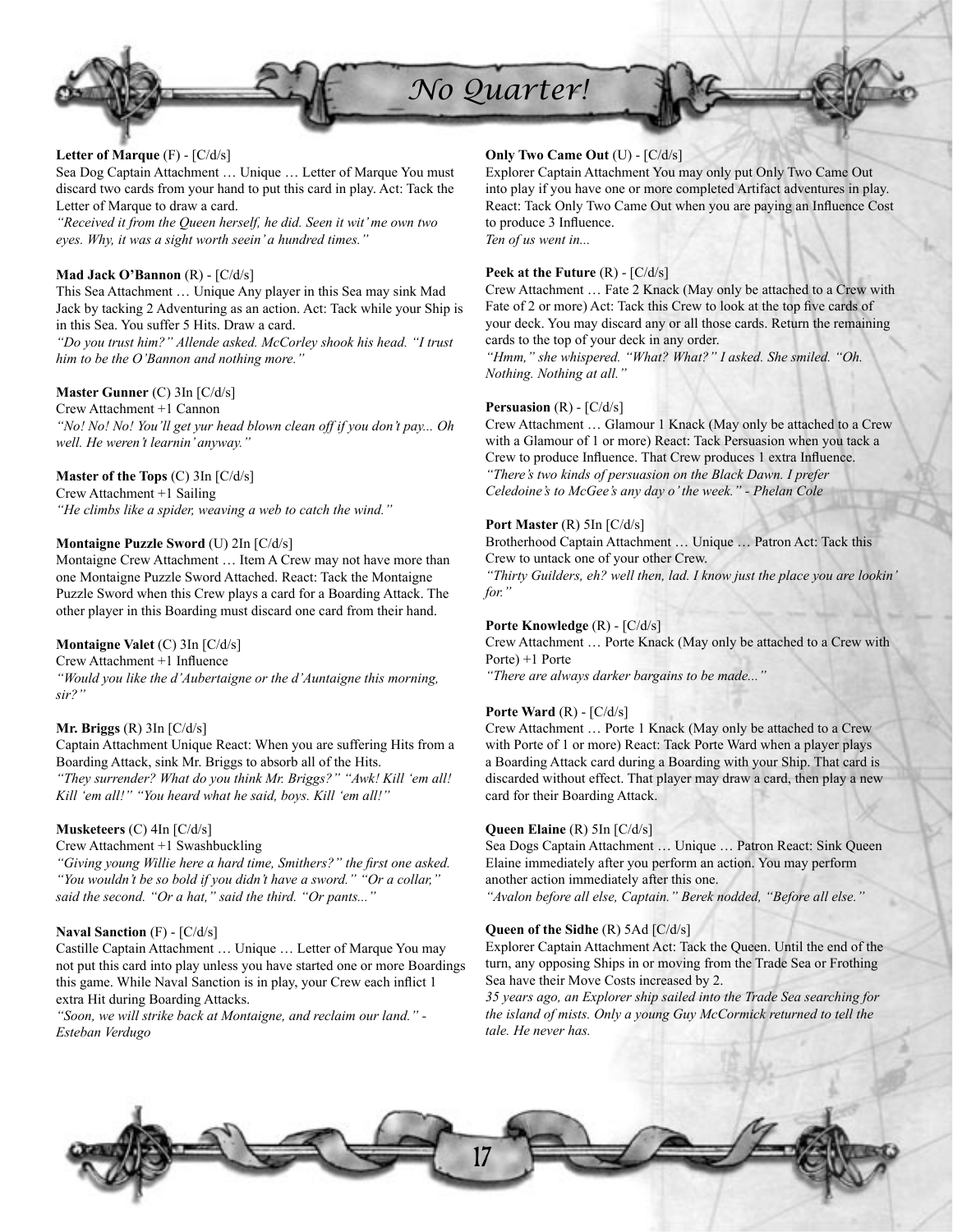



# **Rats!** (U) 2Ad [C/d/s]

This Sea Attachment Any player in this Sea may sink Rats by tacking 3 Swashbuckling as an action. Any player in this Sea that wishes to put into play or complete a Goods Adventure must tack 2 Adventuring to do so, in addition to any other costs.

*Billy heard the skittering sounds and double-checked his pocket. Only three matches left...*

# **Reclusive Backers** (C) 3Ad [C/d/s]

This Sea Attachment Any player may sink the Backers by tacking 3 Influence as an action. React: Tack while you are in this Sea and are paying Influence to produce 2 Influence.

*"Naturally,you understand that discretion is of the utmost importance in our endeavor. My name is not to be used under any circumstances."*

# **Red** (C) 3In [C/d/s]

Crew Attachment +1 Adventuring *"You ask her name! The last fella that did that couldn't sit for a week."*

# **Romantic Captive** (R) - [C/d/s]

Captain Attachment … Unique You must tack your Captain to put Romantic Captive into play. +1 Swashbuckling. *"She sure don't look like she's bein' held against her will," Wilcox mumbled.*

# **Rough Waters** (U) 2Ad [C/d/s]

This Sea Attachment Any player in this Sea may sink Rough Waters by tacking 4 Adventuring as an action. When a Ship is in this Sea or moving out of it, its Move cost is increased by 1.

*"Hey Cap'n. I gots me some fine rotten onions here. Great for a sad stomach, they are!"*

# **Seal of the Sun King** (F) - [C/d/s]

Montaigne Captain Attachment … Unique … Letter of Marque You may not put this card into play if any other player has more Influence than you. Act: Tack the Seal and target any one Ship in Frothing Sea. You inflict 3 Hits on that Ship.

*"Every time the general sees it, he winces and mumbles his ship's name and a curse for the man who wrote the bloody thing."*

# **Seven League Striders** (U) 3Ad [C/d/s]

Sea Dog Crew Attachment … Leg (A Crew may not have more than one Leg attachment) +2 Adventuring

"I saw him leapin' from one ship to the other, sailin' like a bird in flight... *An' I thought all bards did was tell stories."*

# **St. Roger's Blessing!** (R) - [C/d/s]

Crew Attachment … Glamour 2 Knack (May only be attached to a Crew with Glamour of 2 or more.) React: Tack this Crew when one of your Crew is sunk. That Crew is placed on the top of your deck, and all attachments on that Crew are put into the discard pile.

# **Swiveling Cannon** (U) 3In [C/d/s]

Castille Crew Attachment … Item +2 Cannon *"Castillian ingenuity is responsible for far more deaths then the white plague."*

# **The Inquisition** (U) 2Sw [C/d/s]

This Sea Attachment Any player in this Sea may sink the Inquisition by tacking 4 cannon as an action. Act: Target one Villainous Crew in this sea, except Captains. The target is tacked.

"You would rather serve the Church than gain illegal profit. You agree *with me, of course. Let's go then."*

# **The Marquis d'Arrent** (R) 4In [C/d/s]

Montaigne Ship Attachment … Unique … Patron React: Tack when you are paying the influence cost of a Montaigne Crew with an influence of 2 or more to produce 3 Influence.

*"Ask and I shall ask and then we shall see if you receive."*

# **The Pact of the Crimson Rogers** (F) - [C/d/s]

Crimson Rogers Captain Attachment … Unique … Letter of Marque You must sink one of your Crew to put this card into play. React: Tack the Pact when performing a Cannon Attack. This Cannon Attack inflicts 2 extra Hits.

# **Through the Portal** (R) - [C/d/s]

Crew Attachment … Porte 2 Knack (May only be attached to a Crew with Porte of 2 or more) Act: Tack this Crew, and target a Crew, except a Captain. Tack the target Crew.

*"We heard a thin scream over the roar of the cannons. Then Marc shouted, and I turned to see a Montaigne light a fuse on a barrel of gunpowder..."*

# **Treasure Hold** (U) 1In [C/d/s]

Ship Attachment The Treasure Hold counts as one Crew against your Crew Maximum. You may sink the Treasure Hold to absorb 1 Hit. React: When you pay Influence, tack the Treasure Hold to produce 2 Influence.

# **Vincenzo Caligari** (R) 5In [C/d/s]

Crimson Roger Captain Attachment … Unique … Patron React: Tack Vincenzo when you are playing an adventure cost to produce 3 Adventuring.

*"Very impressive, Captain Reis, but not the piece I'm looking for. Still, it's worth a little recompense...."*

### **Waylaid** (C) 2Ad [C/d/s]

This Sea Attachment Any player in this Sea may sink Waylaid by tacking 3 Cannon as an action. Act: Tack this card and target a Ship in this Sea to inflict a 2 Hit Cannon Attack on that Ship. *"This bay looks safe." -Simon the bosun*

# **Who Shot the Albatross?** (U) - [C/d/s]

Ship Attachment Any player in this Sea may Sink Who Shot the Albatross by tacking 1 Swashbuckling as an action. While Who Shot the Albatross is attached to your Ship, you have +5 Sailing for the purposes of determining Initiative.

*"Yes, sir. I saw who done it. It was... hey, where'd he go?"*

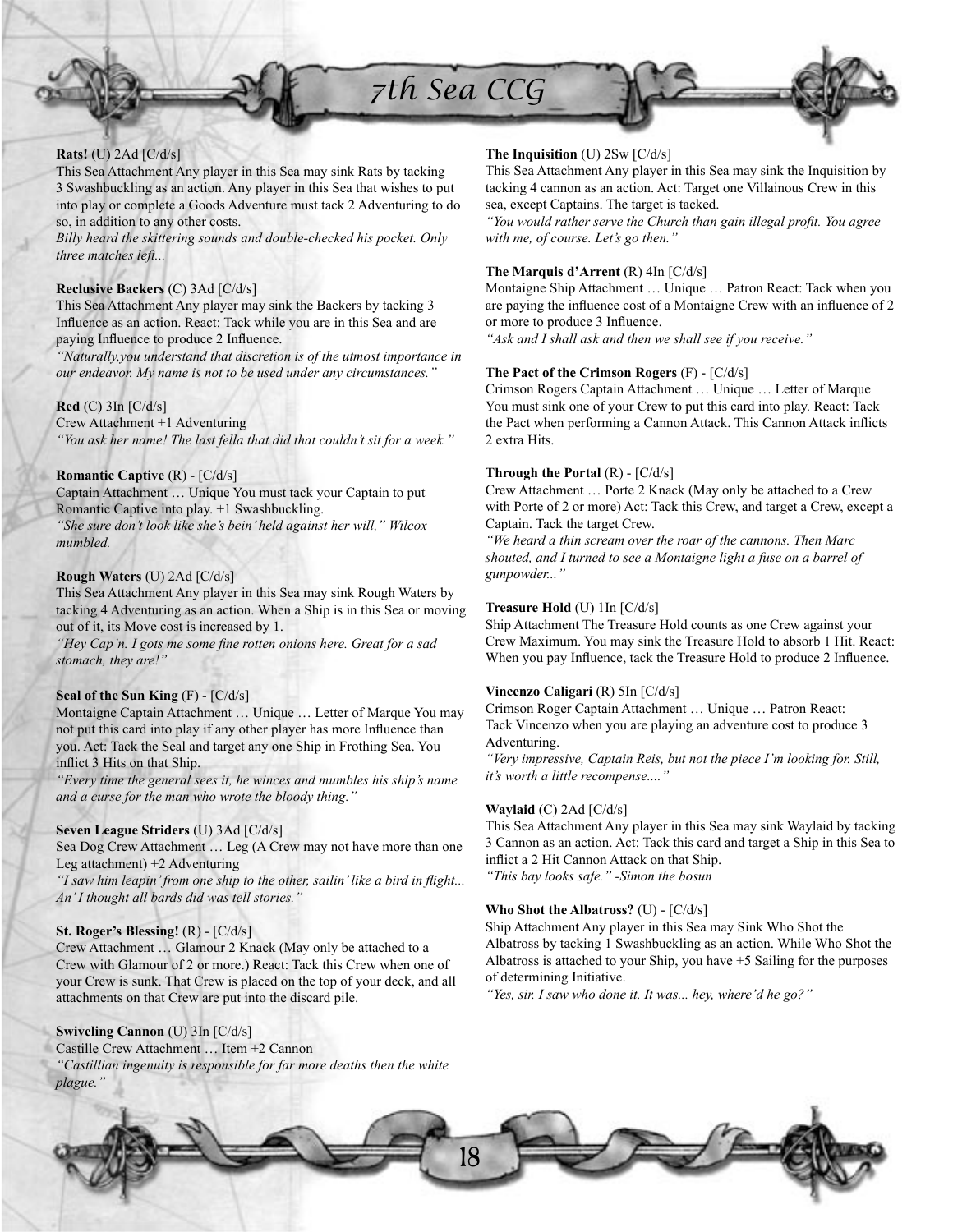

**Willowed Ropes** (U) 5In [C/d/s]

Brotherhood Ship Attachment ... Item All of your Crew inflict one extra hit during boarding attacks.

*Allende got 'em from some Vestenmannavnjar raiders a few weeks ago and they work like magic.* 

# Ships

**Corazon del Castille** (F) Castille 11 CM / 4 MC React: Tack before performing an action, to move to an adjacent sea. React: Tack when you are paying the Sailing cost to begin a Boarding to produce 5 Sailing.

**Grenouille du Grace** (F) Montaigne 6 CM / 2 MC React: Tack before performing an action, to move to an adjacent Sea. React: Tack when paying an Influence cost to produce 1 Influence.

**The Black Dawn** (F) Sea Dogs 7 CM / 2 MC

React: Tack before performing an action, to move to an adjacent Sea. React: Tack when suffering Hits to absorb 2 Hits.

# **The Crimson Roger** (F) Crimson Rogers 9 CM / 3 MC

React: Tack before performing an action, to move to an adjacent Sea. React: Tack when you tack a crew to produce Cannon. That crew produces 2 extra Cannon.

# **The Discovery** (F) Explorers 9 CM / 3 MC

React: Tack before performing an action to move to an adjacent Sea. React: Tack when paying a Sailing cost to produce 3 Sailing.

# **The Hanged Man** (F) Brotherhood 8 CM / 3 MC

React: Tack before performing an action, to move to an adjacent Sea. React: Tack when you are paying an Adventuring Cost to produce 2 Adventuring.

# **Captains**

**Allende** (F) Brotherhood W9 C:2 S:3 A:5 I:3 Sw:4 Start: La Boca Heroic ... Swordsman +2 (Allende inflicts 2 extra Hits during Boarding Attacks) While you have 3 or more other Brotherhood Crews on your Ship, you are always considered to be in the Sea with the lower completion cost when completing an Adventure. "Just don't call him 'the Pirate King' and you'll get along just fine on *this ship, lad."*

# **Berek** (F) Sea Dogs W10 C:3 S:2 A:2 I:4 Sw:4

Start: Trade Sea Heroic ... Swordsman +2 (Berek inflicts 2 extra Hits during Boarding Attacks) When you are drawing cards at the end of the turn, you may draw an additional card if you have three or more other Sea Dog Crew on your Ship and none of your Crew were sunk this turn. *"Never been done, eh? We'll have to see about that."*

# **Enrique Orduno** (F) Castille W8

# C:2 S:4 A:3 I:3 Sw:5

Start: La Boca Swordsman  $+3$  (Orduno inflicts 3 extra Hits during Boarding Attacks) While you have three or more Castillian Crew on your Ship, all of your Boarding Attacks inflict 1 extra Hit.

*"The Castillians say that the man with many enemies and no allies is the most dangerous man."*

# **Guy McCormick** (F) Explorers W9

C:2 S:3 A:5 I:4 Sw:3

Start: Trade Sea Heroic ... Swordsman +2 (Guy inflicts 2 extra Hits during Boarding Attacks) Act: Once per turn, while you have three or more other Explorer Crew on your Ship, you may get an Item Adventure or Artifact Adventure from your deck, show it to your opponents, and put it in your hand. Shuffle your deck.

# **Reis** (F) Crimson Rogers W8

C:4 S:3 A:3 I:2 Sw:4

Start: Forbidden Sea Villainous ... Swordsman +2 (Reis inflicts 2 extra Hits during Boarding Attacks) While you have 4 or more other Crimson Roger Crews on your Ship, all of your Crew have a +1 Cannon skill. *Mortimer looked at Reis, then at the mermaids down below. He decided to take his chances with the mermaids.*

# **The General** (F) Montaigne W10

C:2 S:2 A:3 I:5 Sw:3

19

Start: Frothing Sea Swordsman +2 (The General inflicts 2 extra Hits during Boarding Attacks) While you have three or more other Montaigne Crew on your Ship, your crew maximum is increased by 2. "Captain! What color should we paint the figurehead?" The General *broke his nose. "Paint it red."*